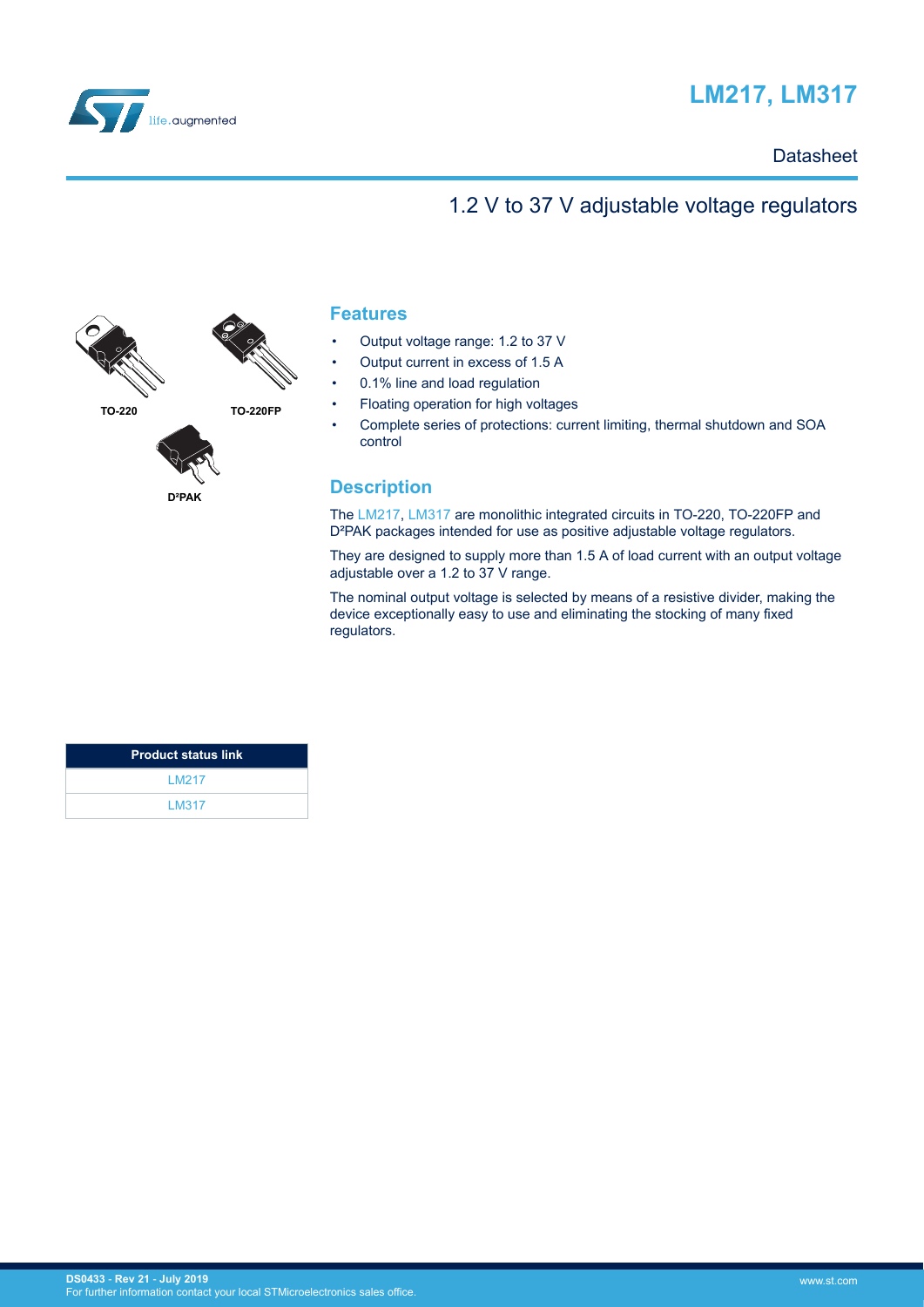<span id="page-1-0"></span>

# **1 Pin configuration**



#### **Figure 1. Pin connections (top view)**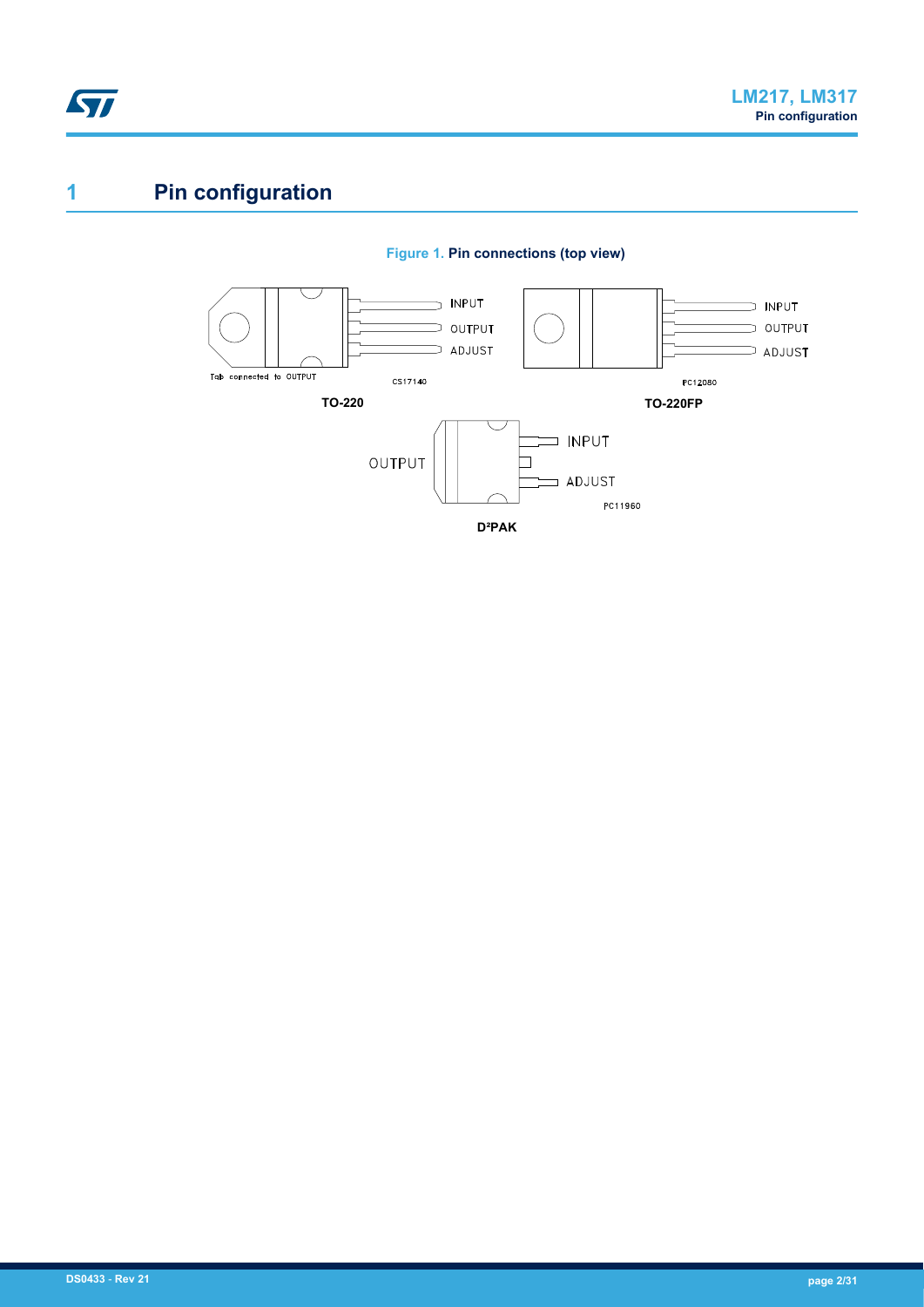# <span id="page-2-0"></span>**2 Maximum ratings**

| <b>Symbol</b>             | <b>Parameter</b>                             | Value              | <b>Unit</b>        |             |
|---------------------------|----------------------------------------------|--------------------|--------------------|-------------|
| $V_1 - V_0$               | Input-reference differential voltage         |                    | 40                 | V           |
| Ιo                        | Output current                               | Internally limited | A                  |             |
|                           |                                              | LM217              | $-25$ to 150       |             |
| $T_{OP}$                  | Operating junction temperature for:<br>LM317 |                    | 0 to 125           | $^{\circ}C$ |
|                           |                                              | <b>LM317B</b>      | $-40$ to 125       |             |
| $P_D$                     | Power dissipation                            |                    | Internally limited |             |
| $\mathsf{T}_{\text{STG}}$ | Storage temperature                          | $-65$ to 150       | $^{\circ}C$        |             |

#### **Table 1. Absolute maximum ratings**

*Note: Absolute maximum ratings are those values beyond which damage to the device may occur. Functional operation under these condition is not implied.*

#### **Table 2. Thermal data**

| <b>Symbol</b>                | <b>Parameter</b>                    | <b>D</b> <sup>2</sup> PAK | TO-220 | TO-220FP | <b>Unit</b>   |
|------------------------------|-------------------------------------|---------------------------|--------|----------|---------------|
| $\mathsf{R}_{\mathsf{thJA}}$ | Thermal resistance junction-ambient | 62.5                      | 50     | 60       | $\degree$ C/W |
| $R_{thJC}$                   | Thermal resistance junction-case    |                           |        |          | $\degree$ C/W |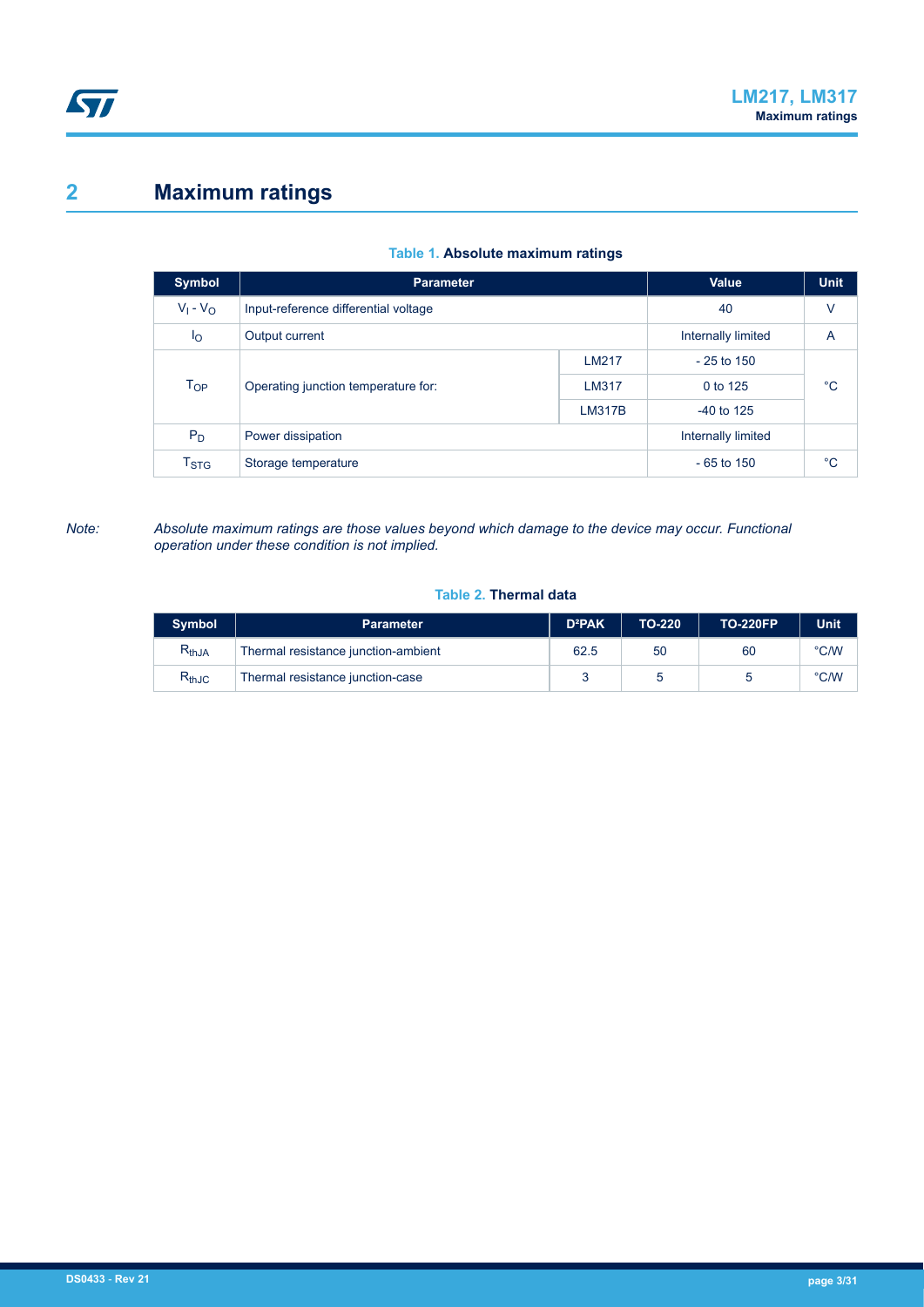# <span id="page-3-0"></span>**3 Diagram**



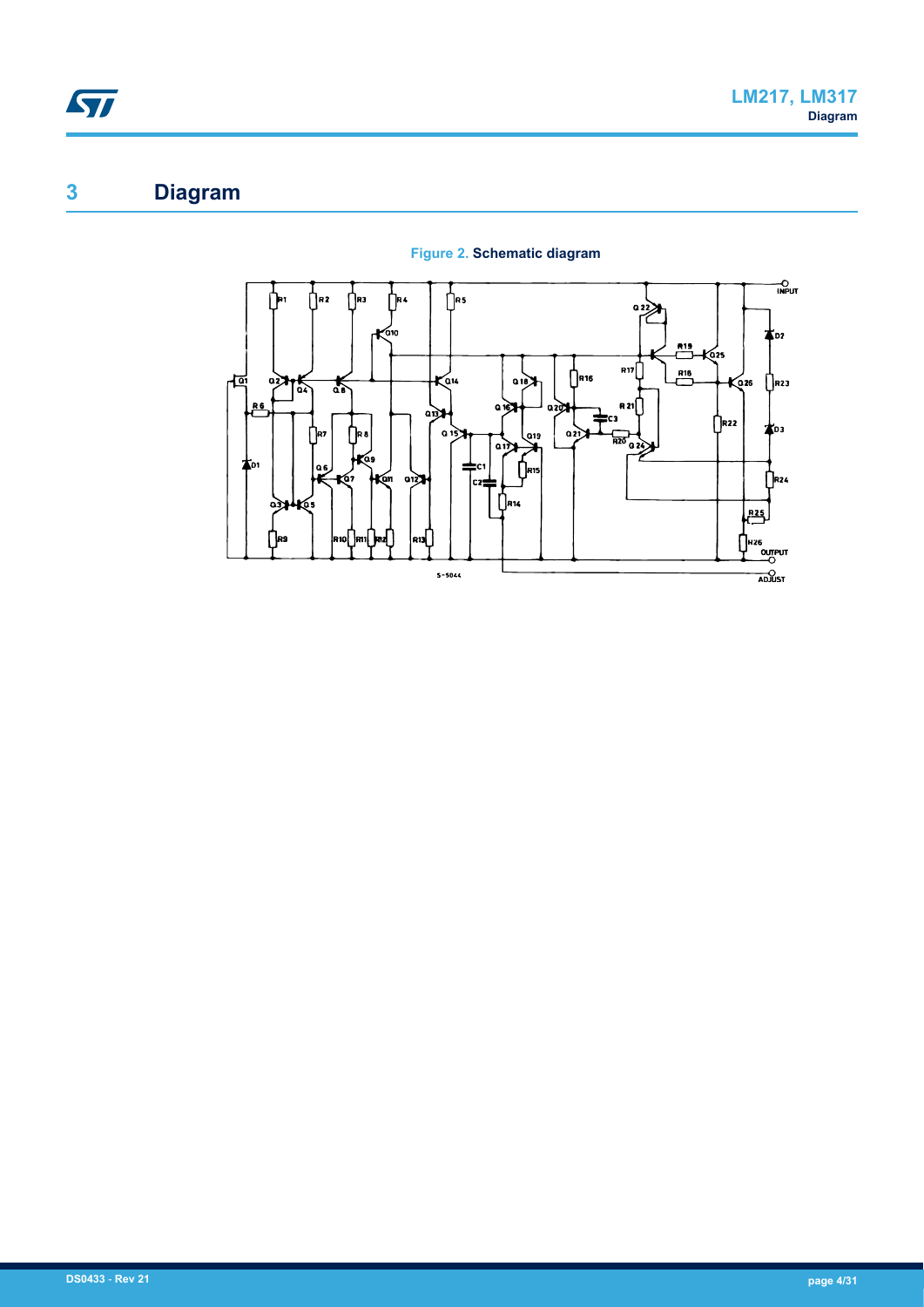## <span id="page-4-0"></span>**4 Electrical characteristics**

V<sub>I</sub> - V<sub>O</sub> = 5 V, I<sub>O</sub> = 500 mA, I<sub>MAX</sub> = 1.5 A and P<sub>MAX</sub> = 20 W, T<sub>J</sub> = - 25 to 150 °C, unless otherwise specified.

| <b>Symbol</b>          | <b>Parameter</b>                                   | <b>Test conditions</b>                                                                            |                     | Min. | Typ.  | Max. Unit    |               |
|------------------------|----------------------------------------------------|---------------------------------------------------------------------------------------------------|---------------------|------|-------|--------------|---------------|
| $\Delta V_{\Omega}$    | Line regulation                                    | $V_1 - V_O = 3$ to 40 V                                                                           | $T_J = 25^{\circ}C$ |      | 0.01  | 0.02         | $\%N$         |
|                        |                                                    |                                                                                                   |                     |      | 0.02  | 0.05         |               |
|                        |                                                    | $V_O \leq 5 V$                                                                                    | $T_{\rm J}$ = 25°C  |      | 5     | 15           | mV            |
| $\Delta V_{\Omega}$    | Load regulation                                    | $IO$ = 10 mA to $IMAX$                                                                            |                     |      | 20    | 50           |               |
|                        |                                                    | $V_{\text{O}} \geq 5$ V,                                                                          | $T_J = 25^{\circ}C$ |      | 0.1   | 0.3          | $\frac{0}{0}$ |
|                        |                                                    | $IO$ = 10 mA to $IMAX$                                                                            |                     |      | 0.3   | $\mathbf{1}$ |               |
| $I_{ADJ}$              | Adjustment pin current                             |                                                                                                   |                     |      | 50    | 100          | μA            |
| $\Delta I_{ADJ}$       | Adjustment pin current                             | $V_1 - V_0 = 2.5$ to 40 V I <sub>O</sub> = 10 mA to I <sub>MAX</sub>                              |                     |      | 0.2   | 5            | μA            |
| <b>V<sub>REF</sub></b> | Reference voltage                                  | $V_1 - V_{\Omega} = 2.5$ to 40 V I <sub>O</sub> = 10 mA to I <sub>MAX</sub><br>$P_D \leq P_{MAX}$ |                     | 1.2  | 1.25  | 1.3          | V             |
| $\Delta V_O/V_O$       | Output voltage temperature stability               |                                                                                                   |                     |      | 1     |              | $\frac{0}{0}$ |
| $I_{O(min)}$           | Minimum load current                               | $V_1 - V_0 = 40 V$                                                                                |                     |      | 3.5   | 5            | mA            |
|                        |                                                    | $V_1 - V_0 \le 15 V$ , $P_D < P_{MAX}$                                                            |                     | 1.5  | 2.2   |              |               |
| $I_{O(max)}$           | Maximum load current                               | $V_1 - V_0 = 40 V$ , $P_D < P_{MAX}$ , $T_1 = 25^{\circ}$ C                                       |                     |      | 0.4   |              | A             |
| e <sub>N</sub>         | Output noise voltage (percentage of $V_{\Omega}$ ) | $B = 10$ Hz to 100 kHz, $T_1 = 25^{\circ}$ C                                                      |                     |      | 0.003 |              | $\frac{0}{0}$ |
|                        |                                                    | $T_1$ = 25°C, f = 120 Hz                                                                          | $C_{ADJ} = 0$       |      | 65    |              | dB            |
| <b>SVR</b>             | Supply voltage rejection $(1)$                     |                                                                                                   | $C_{ADJ}$ = 10 µF   | 66   | 80    |              |               |

|  |  | Table 3. Electrical characteristics for LM217 |  |  |
|--|--|-----------------------------------------------|--|--|
|--|--|-----------------------------------------------|--|--|

*1. CADJ is connected between adjust pin and ground.*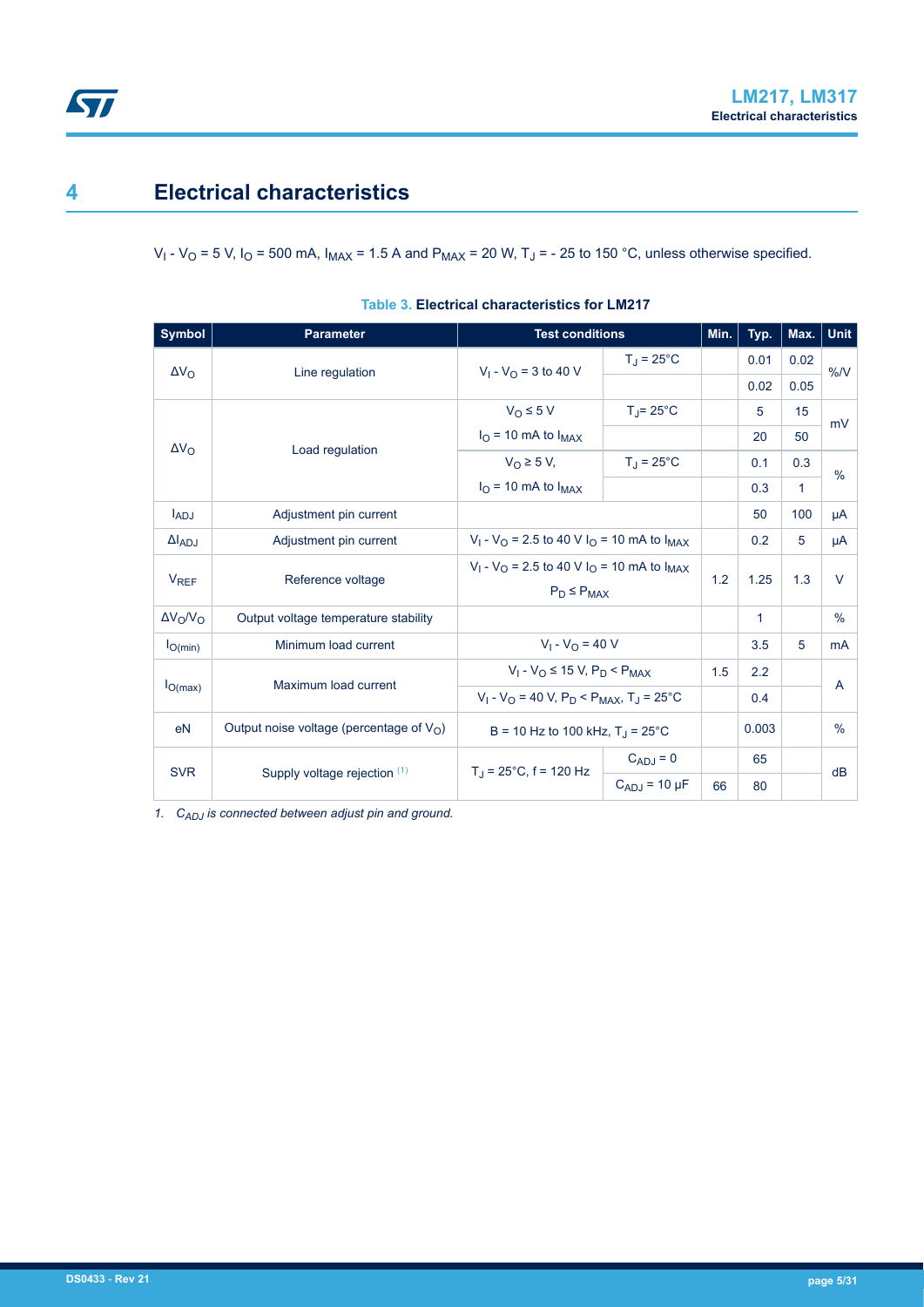| <b>Symbol</b>          | <b>Parameter</b>                            |                                                     | <b>Test conditions</b> |     | Typ.         | Max. $ $ | Unit          |
|------------------------|---------------------------------------------|-----------------------------------------------------|------------------------|-----|--------------|----------|---------------|
| $\Delta V_{\rm O}$     | Line regulation                             | $V_1 - V_{\Omega} = 3$ to 40 V                      | $T_J = 25^{\circ}C$    |     | 0.01         | 0.04     | %N            |
|                        |                                             |                                                     |                        |     | 0.02         | 0.07     |               |
|                        |                                             | $V_O \leq 5 V$                                      | $T_{\rm J}$ = 25°C     |     | 5            | 25       | mV            |
| $\Delta V_{\rm O}$     | Load regulation                             | $IO$ = 10 mA to $IMAX$                              |                        |     | 20           | 70       |               |
|                        |                                             | $V_O \geq 5 V$ ,                                    | $T_J = 25^{\circ}C$    |     | 0.1          | 0.5      | $\frac{0}{0}$ |
|                        |                                             | $IO$ = 10 mA to $IMAX$                              |                        |     | 0.3          | 1.5      |               |
| $I_{ADJ}$              | Adjustment pin current                      |                                                     |                        |     | 50           | 100      | μA            |
| $\Delta I_{ADJ}$       |                                             | $V_1 - V_{\Omega} = 2.5$ to 40 V                    |                        |     | 0.2          | 5        |               |
|                        | Adjustment pin current                      | $IO$ = 10 mA to $IMAX$                              |                        |     |              |          | μA            |
|                        |                                             | $V_1 - V_O = 2.5$ to 40 V                           |                        |     |              |          |               |
| <b>V<sub>REF</sub></b> | Reference voltage (between pin 3 and pin 1) | $IO$ = 10 mA to $IMAX$                              |                        | 1.2 | 1.25         | 1.3      | $\vee$        |
|                        |                                             | $P_D \leq P_{MAX}$                                  |                        |     |              |          |               |
| $\Delta V_O/V_O$       | Output voltage temperature stability        |                                                     |                        |     | $\mathbf{1}$ |          | $\frac{0}{0}$ |
| $I_{O(min)}$           | Minimum load current                        | $V_1 - V_0 = 40 V$                                  |                        |     | 3.5          | 10       | <b>mA</b>     |
|                        | $V_1 - V_O \le 15 V$ , $P_D < P_{MAX}$      |                                                     | 1.5                    | 2.2 |              |          |               |
| $I_{O(max)}$           | Maximum load current                        | $V_1 - V_O = 40$ V, $P_D < P_{MAX}$ , $T_J = 25$ °C |                        | 0.4 |              |          | A             |
| e <sub>N</sub>         | Output noise voltage (percentage of $V_O$ ) | B = 10 Hz to 100 kHz, $T_{\rm J}$ = 25°C            |                        |     | 0.003        |          | $\frac{0}{0}$ |
|                        |                                             |                                                     | $C_{ADJ} = 0$          |     | 65           |          |               |
| <b>SVR</b>             | Supply voltage rejection (1)                | $T_1 = 25^{\circ}$ C, f = 120 Hz                    | $C_{ADJ}$ = 10 µF      | 66  | 80           |          | dB            |

#### <span id="page-5-0"></span>V<sub>I</sub> - V<sub>O</sub> = 5 V, I<sub>O</sub> = 500 mA, I<sub>MAX</sub> = 1.5 A and P<sub>MAX</sub> = 20 W, T<sub>J</sub> = 0 to 125 °C, unless otherwise specified.

**Table 4. Electrical characteristics for LM317**

*1. CADJ is connected between adjust pin and ground.*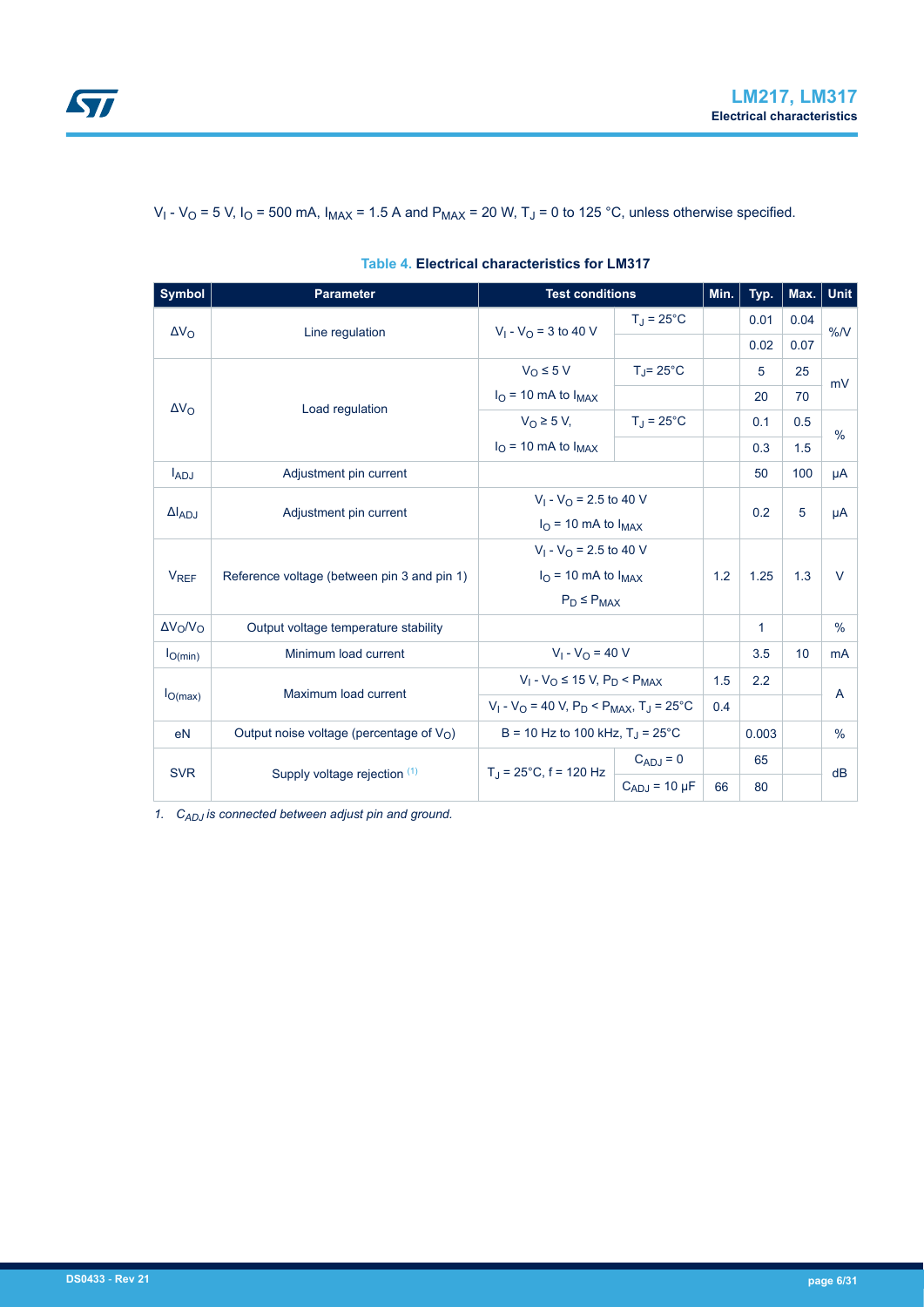<span id="page-6-0"></span>V<sub>I</sub> - V<sub>O</sub> = 5 V, I<sub>O</sub> = 500 mA, I<sub>MAX</sub> = 1.5 A and P<sub>MAX</sub> = 20 W, T<sub>J</sub> = - 40 to 125 °C, unless otherwise specified.

| <b>Symbol</b>          | <b>Parameter</b>                                                | <b>Test conditions</b>                                     |                     | Min. | Typ.         | Max. $ $ | Unit           |
|------------------------|-----------------------------------------------------------------|------------------------------------------------------------|---------------------|------|--------------|----------|----------------|
| $\Delta V_{\Omega}$    | Line regulation                                                 | $V_1 - V_0 = 3$ to 40 V                                    | $T_J = 25^{\circ}C$ |      | 0.01         | 0.04     | %N             |
|                        |                                                                 |                                                            |                     |      | 0.02         | 0.07     |                |
|                        |                                                                 | $V_{\Omega} \leq 5 V$                                      | $T = 25^{\circ}$ C  |      | 5            | 25       | mV             |
| $\Delta V_{\Omega}$    | Load regulation                                                 | $IO$ = 10 mA to $IMAX$                                     |                     |      | 20           | 70       |                |
|                        |                                                                 | $V_0 \geq 5 V$                                             | $T_{\rm J}$ = 25°C  |      | 0.1          | 0.5      | $\frac{0}{0}$  |
|                        |                                                                 | $IO$ = 10 mA to $IMAX$                                     |                     |      | 0.3          | 1.5      |                |
| $I_{ADJ}$              | Adjustment pin current                                          |                                                            |                     |      | 50           | 100      | μA             |
|                        |                                                                 | $V_1 - V_{\Omega} = 2.5$ to 40 V                           |                     |      | 0.2          |          |                |
| $\Delta I_{AD,I}$      | Adjustment pin current                                          | $I_{\Omega}$ = 10 mA to 500 mA                             |                     |      |              | 5        | μA             |
|                        |                                                                 | $V_1 - V_{\Omega} = 2.5$ to 40 V                           |                     |      |              |          |                |
| <b>V<sub>REF</sub></b> | Reference voltage (between pin 3 and pin 1)                     | $I_{\text{O}}$ = 10 mA to 500 mA                           |                     | 1.2  |              | 1.3      | $\vee$         |
|                        |                                                                 | $P_D \leq P_{MAX}$                                         |                     |      |              |          |                |
| $\Delta V_O/V_O$       | Output voltage temperature stability                            |                                                            |                     |      | $\mathbf{1}$ |          | %              |
| $I_{O(min)}$           | Minimum load current                                            | $V_1 - V_0 = 40 V$                                         |                     |      | 3.5          | 10       | <sub>m</sub> A |
|                        |                                                                 | $V_1 - V_O \le 15 V$ , $P_D < P_{MAX}$                     |                     | 1.5  | 2.2          |          |                |
| $I_{O(max)}$           | Maximum load current                                            | $V_1 - V_O = 40 V$ , $P_D < P_{MAX}$ , $T_J = 25^{\circ}C$ |                     | 0.4  |              |          | A              |
| e <sub>N</sub>         | Output noise voltage (percentage of $V_{\Omega}$ )              | B = 10 Hz to 100 kHz, $T_{\rm J}$ = 25°C                   |                     |      | 0.003        |          | $\frac{0}{0}$  |
|                        | $T_J = 25^{\circ}C, f = 120$ Hz<br>Supply voltage rejection (1) |                                                            | $C_{ADJ} = 0$       |      | 65           |          |                |
| <b>SVR</b>             |                                                                 |                                                            | $C_{ADJ}$ = 10 µF   | 66   | 80           |          | dB             |

*1. CADJ is connected between adjust pin and ground.*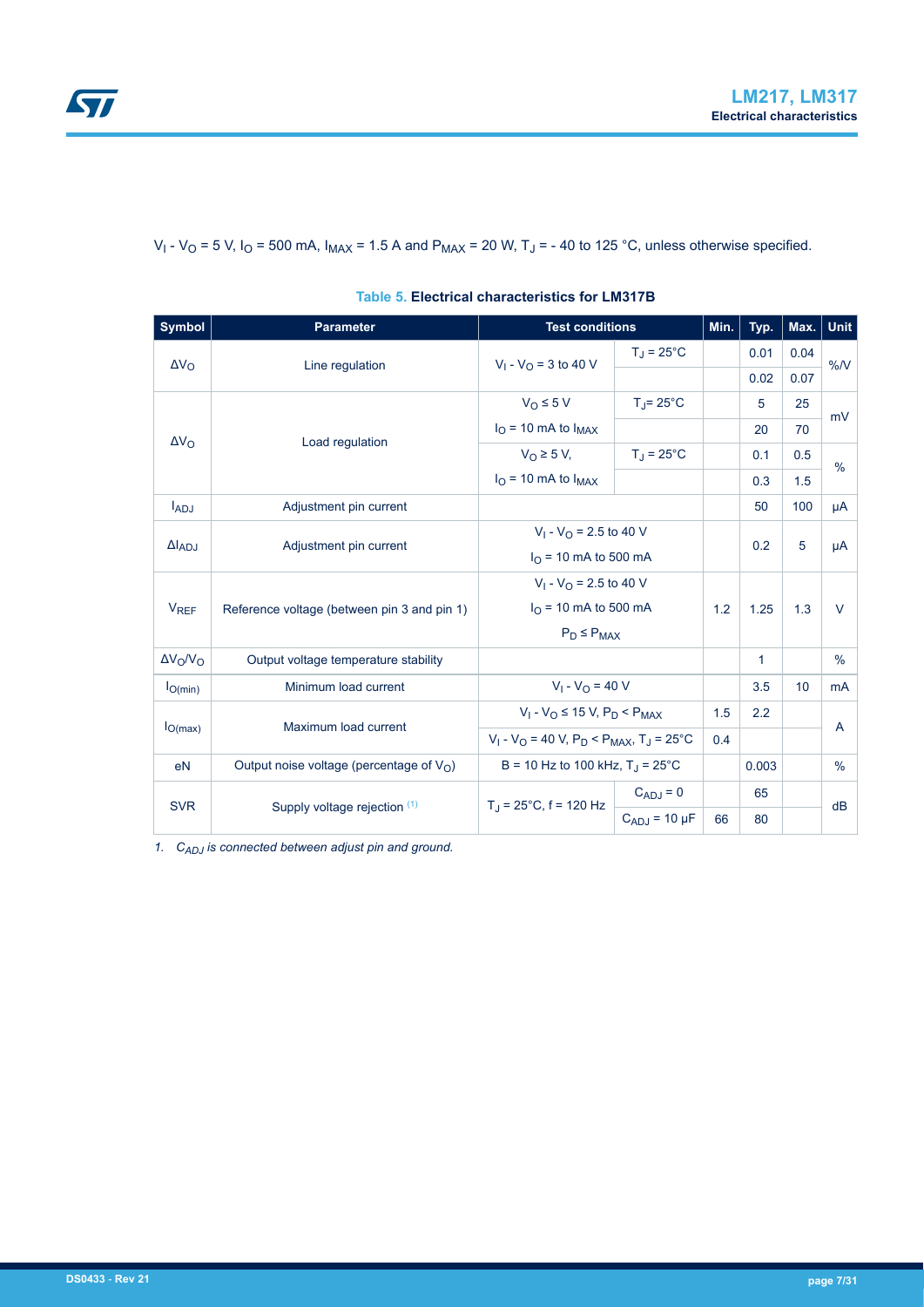<span id="page-7-0"></span>

# **5 Typical characteristics**



#### **Figure 5. Reference voltage vs. junction**

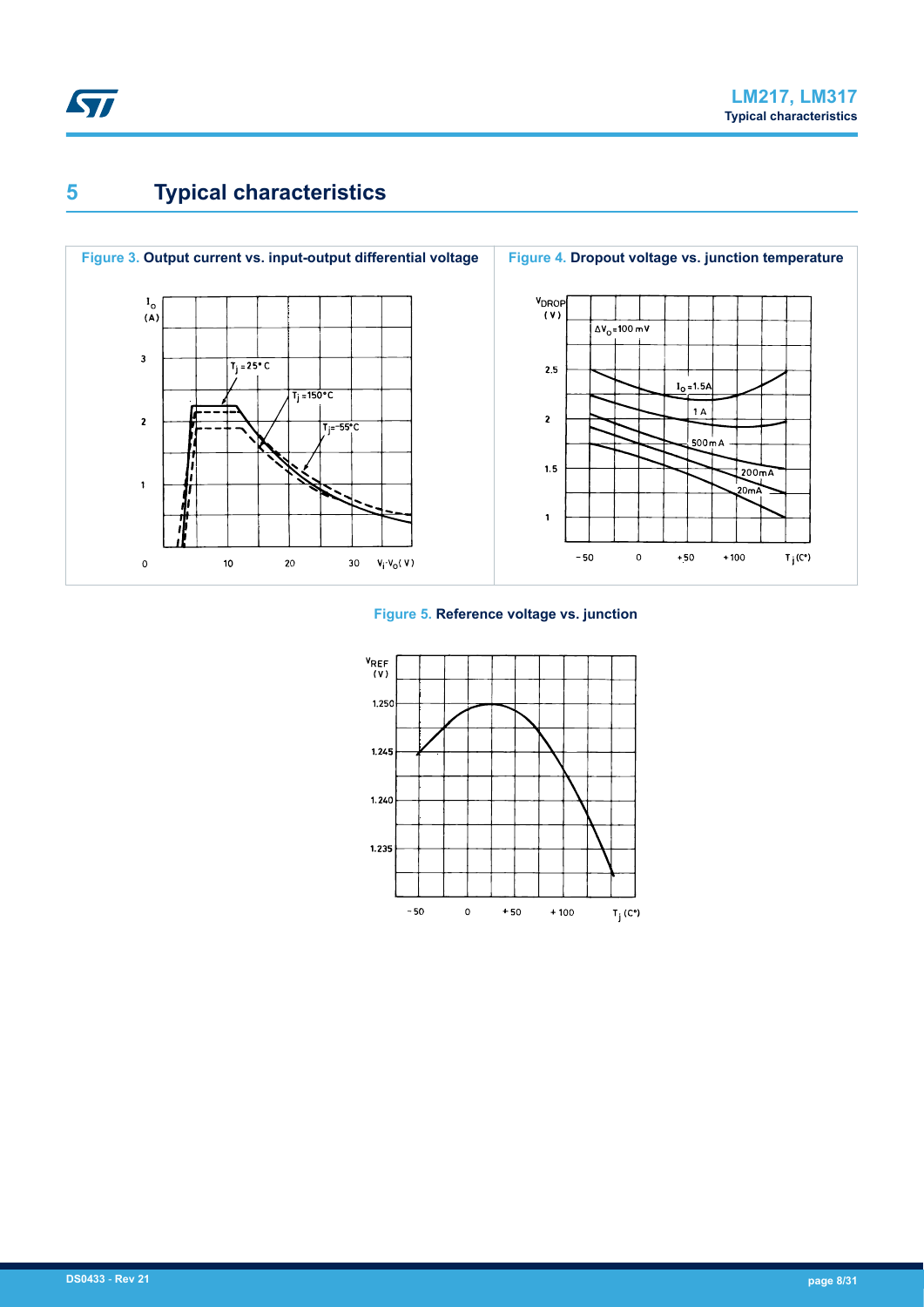### **Figure 6. Basic adjustable regulator**

<span id="page-8-0"></span>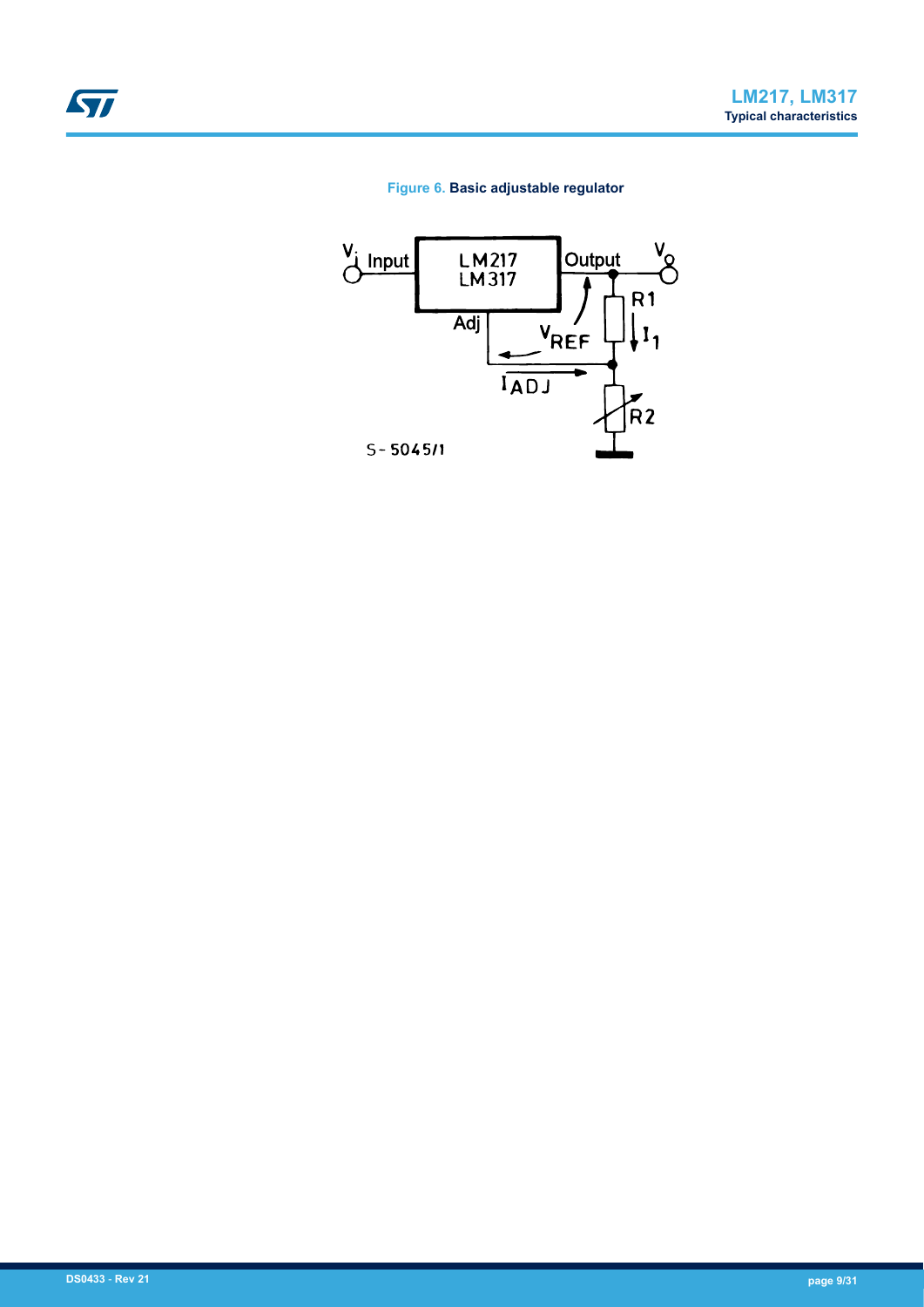## <span id="page-9-0"></span>**6 Application information**

The LM217, LM317 provides an internal reference voltage of 1.25 V between the output and adjustments terminals. This is used to set a constant current flow across an external resistor divider (see [Figure 6. Basic](#page-8-0) [adjustable regulator](#page-8-0)), giving an output voltage  $V_{\Omega}$  of:

 $V_{\Omega}$  =  $V_{RFE}$  (1 + R<sub>2</sub>/R<sub>1</sub>) + I<sub>ADJ</sub> R<sub>2</sub>

The device was designed to minimize the term  $I_{ADJ}$  (100  $\mu$ A max) and to maintain it very constant with line and load changes. Usually, the error term  $I_{ADJ} \times R_2$  can be neglected. To obtain the previous requirement, all the regulator quiescent current is returned to the output terminal, imposing a minimum load current condition. If the load is insufficient, the output voltage will rise. Since the LM217, LM317 is a floating regulator and "sees" only the input-to- output differential voltage, supplies of very high voltage with respect to ground can be regulated as long as the maximum input-to-output differential is not exceeded. Furthermore, programmable regulators are easily obtainable and, by connecting a fixed resistor between the adjustment and output, the device can be used as a precision current regulator. In order to optimize the load regulation, the current set resistor  $R_1$  (see [Figure 6. Basic](#page-8-0) [adjustable regulator](#page-8-0)) should be tied as close as possible to the regulator, while the ground terminal of  $R_2$  should be near the ground of the load to provide remote ground sensing. Performance may be improved with added capacitance as follow:

- An input bypass capacitor of 0.1 µF
- An adjustment terminal to ground 10  $\mu$ F capacitor to improve the ripple rejection of about 15 dB (C<sub>ADJ</sub>).
- An 1 µF tantalum (or 25 µF Aluminium electrolytic) capacitor on the output to improve transient response. In addition to external capacitors, it is good practice to add protection diodes, as shown in figure below D1 protect the device against input short circuit, while D2 protect against output short circuit for capacitance discharging.



#### **Figure 7. Voltage regulator with protection diodes**

*Note: D1 protect the device against input short circuit, while D2 protects against output short circuit for capacitors discharging.*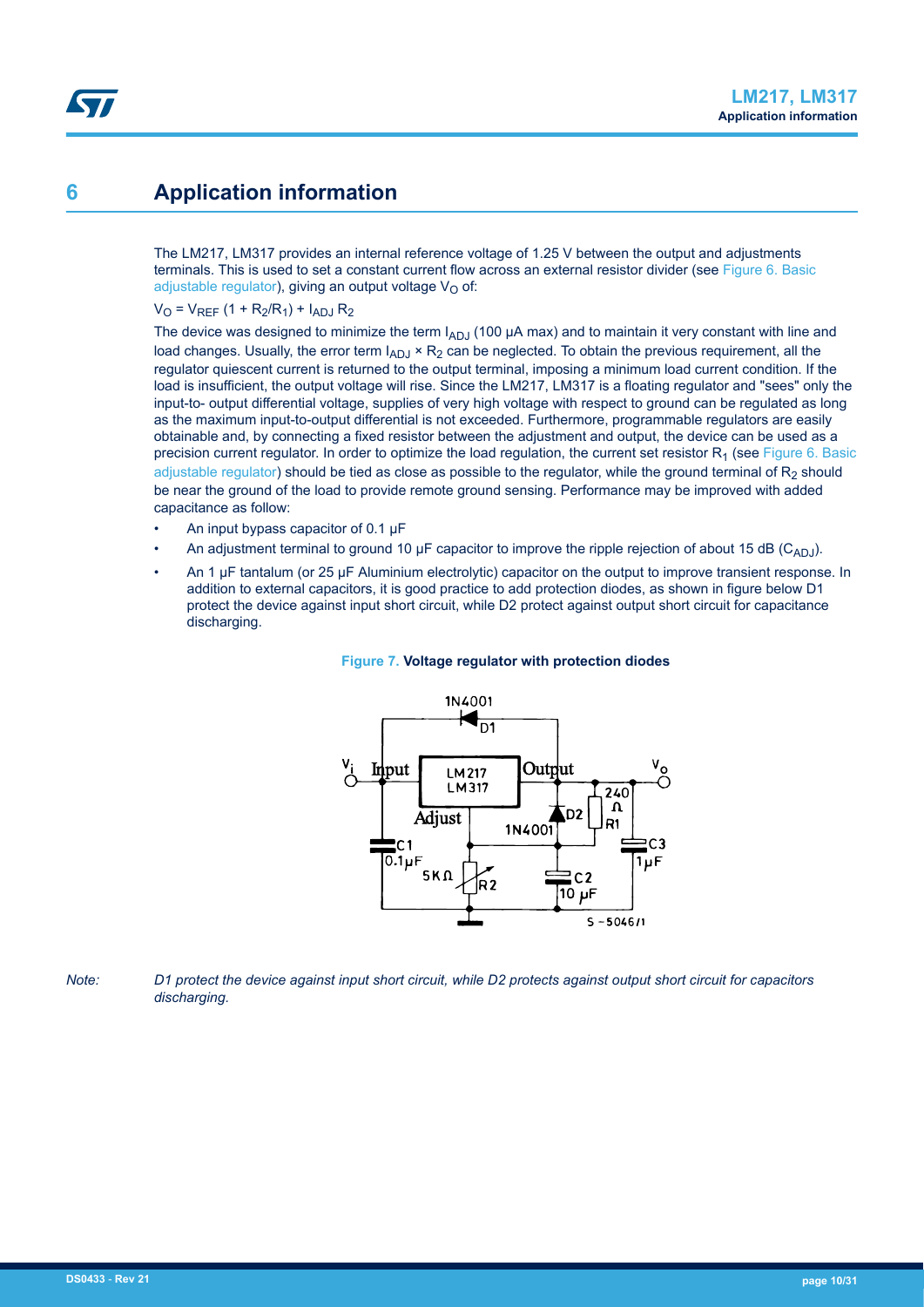#### **Figure 8. Slow turn-on 15 V regulator**

<span id="page-10-0"></span>

#### **Figure 9. Current regulator**



$$
I_O = (V_{REF} / R_1) + I_{ADJ} = 1.25 V / R_1
$$



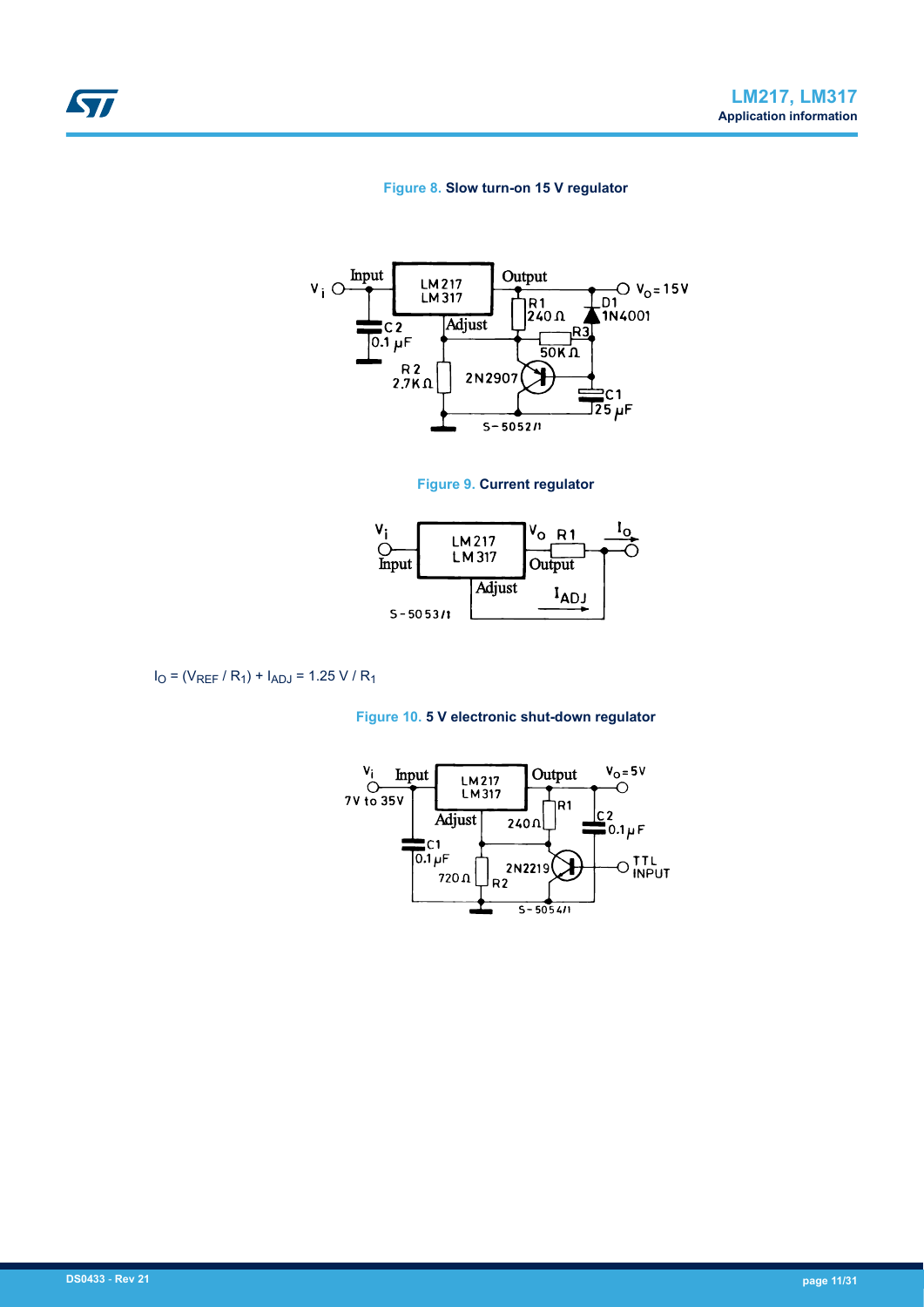#### **Figure 11. Digitally selected outputs**



( $R_2$  sets maximum  $V_0$ )

<span id="page-11-0"></span>**STI** 

**Figure 12. Battery charger (12 V)**



\* R<sub>S</sub> sets output impedance of charger Z<sub>O</sub> = R<sub>S</sub> (1 + R<sub>2</sub> / R<sub>1</sub>). Use of R<sub>S</sub> allows low charging rates whit fully charged battery.





\* R3 sets peak current (0.6 A for 10).

\*\* C1 recommended to filter out input transients.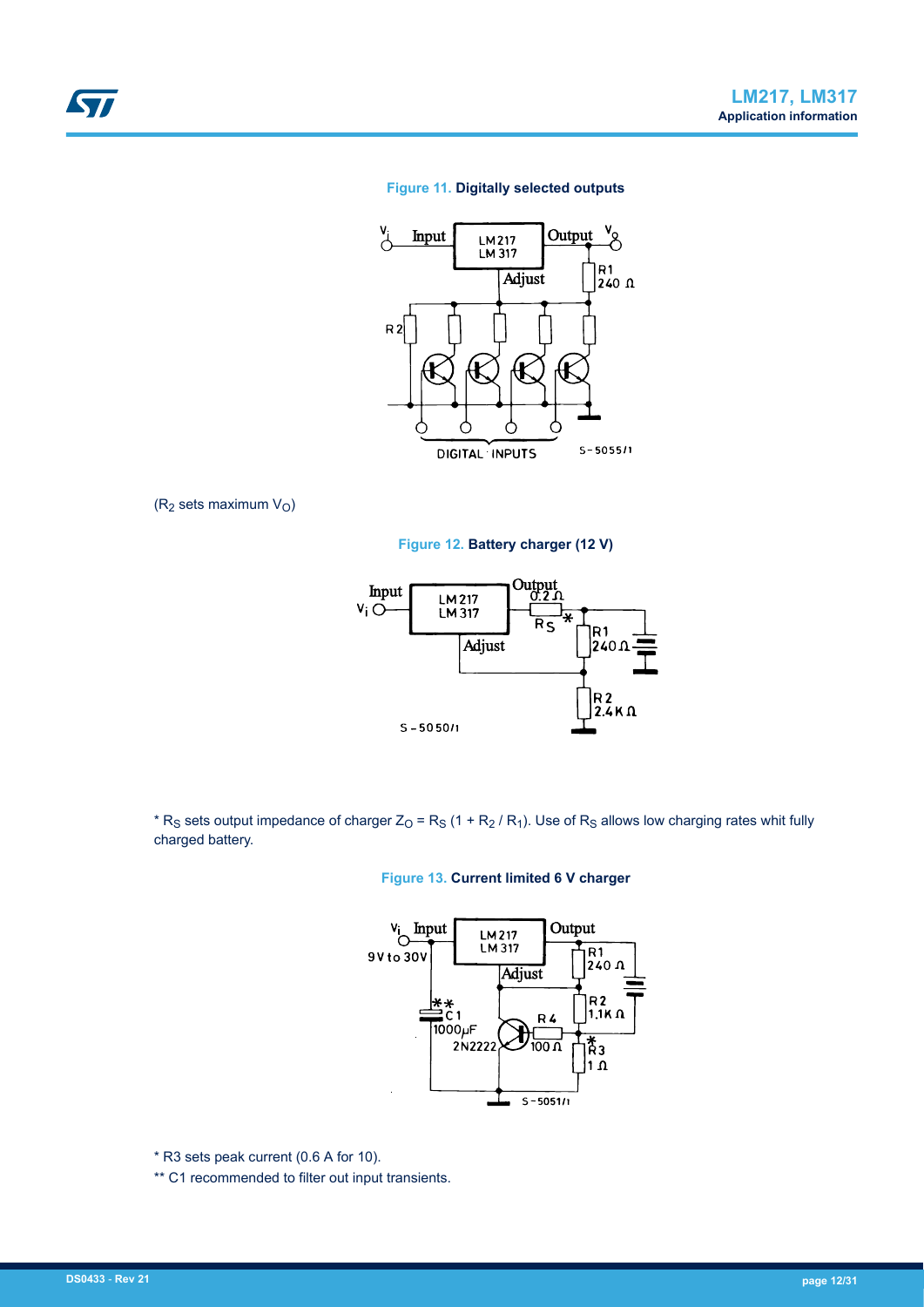# <span id="page-12-0"></span>**7 Device summary**

### **Table 6. Device summary**

| Order codes           |                       |                                    |                 |  |  |
|-----------------------|-----------------------|------------------------------------|-----------------|--|--|
| TO-220 (single gauge) | TO-220 (double gauge) | D <sup>2</sup> PAK (tape and reel) | <b>TO-220FP</b> |  |  |
| LM217T                | LM217T-DG             | $LM217D2T-TR$                      |                 |  |  |
| <b>LM317T</b>         | LM317T-DG             | LM317D2T-TR                        | <b>LM317P</b>   |  |  |
| <b>LM317BT</b>        |                       |                                    |                 |  |  |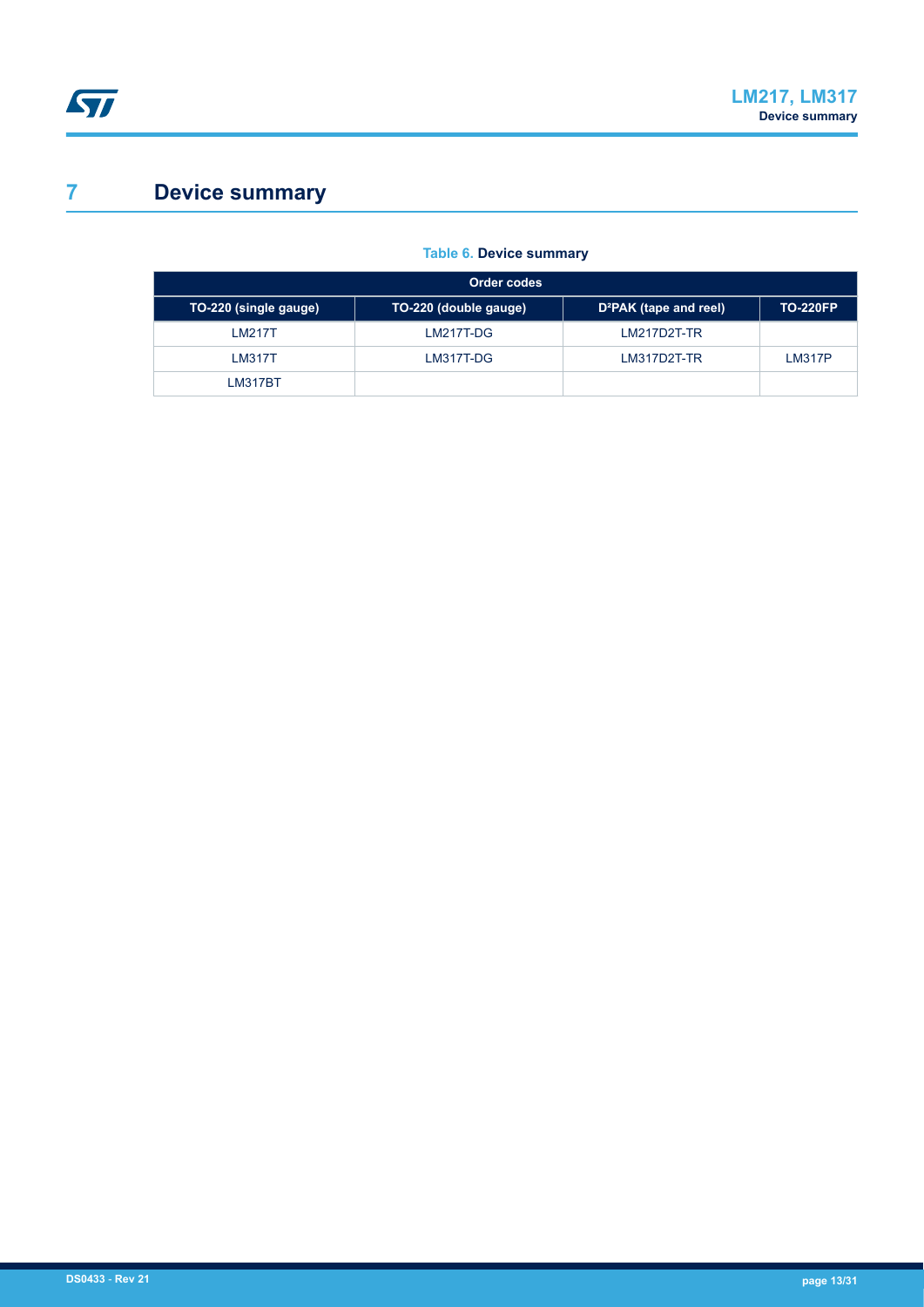## <span id="page-13-0"></span>**8 Package information**

In order to meet environmental requirements, ST offers these devices in different grades of [ECOPACK](https://www.st.com/ecopack) packages, depending on their level of environmental compliance. ECOPACK specifications, grade definitions and product status are available at: [www.st.com.](http://www.st.com) ECOPACK is an ST trademark.

## **8.1 TO-220 (single gauge) package information**





8174627\_5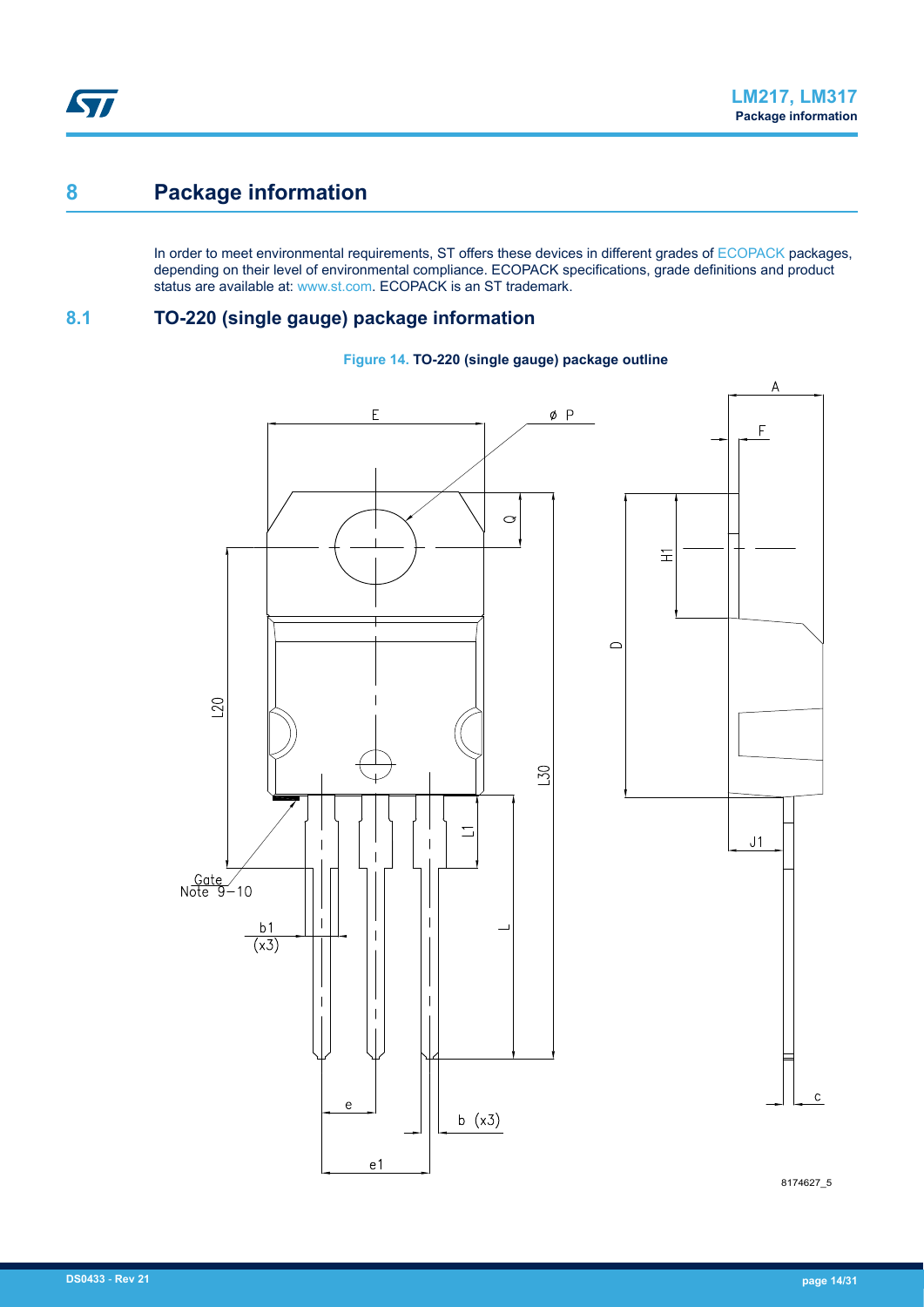<span id="page-14-0"></span>

| Dim.                              | $\mathop{\mathrm{mm}}\nolimits$ |       |       |  |  |
|-----------------------------------|---------------------------------|-------|-------|--|--|
|                                   | Min.                            | Typ.  | Max.  |  |  |
| $\boldsymbol{\mathsf{A}}$         | 4.40                            |       | 4.60  |  |  |
| $\mathsf b$                       | 0.61                            |       | 0.88  |  |  |
| b1                                | 1.14                            |       | 1.70  |  |  |
| $\mathbf{c}$                      | 0.48                            |       | 0.70  |  |  |
| $\mathsf D$                       | 15.25                           |       | 15.75 |  |  |
| E                                 | 10.00                           |       | 10.40 |  |  |
| $\mathsf{e}% _{t}\left( t\right)$ | 2.40                            |       | 2.70  |  |  |
| e <sub>1</sub>                    | 4.95                            |       | 5.15  |  |  |
| $\mathsf F$                       | 0.51                            |       | 0.60  |  |  |
| H1                                | 6.20                            |       | 6.60  |  |  |
| J1                                | 2.40                            |       | 2.72  |  |  |
| L                                 | 13.00                           |       | 14.00 |  |  |
| L1                                | 3.50                            |       | 3.93  |  |  |
| L20                               |                                 | 16.40 |       |  |  |
| L30                               |                                 | 28.90 |       |  |  |
| $\oslash$ P                       | 3.75                            |       | 3.85  |  |  |
| $\mathsf Q$                       | 2.65                            |       | 2.95  |  |  |

### **Table 7. TO-220 (single gauge) mechanical data**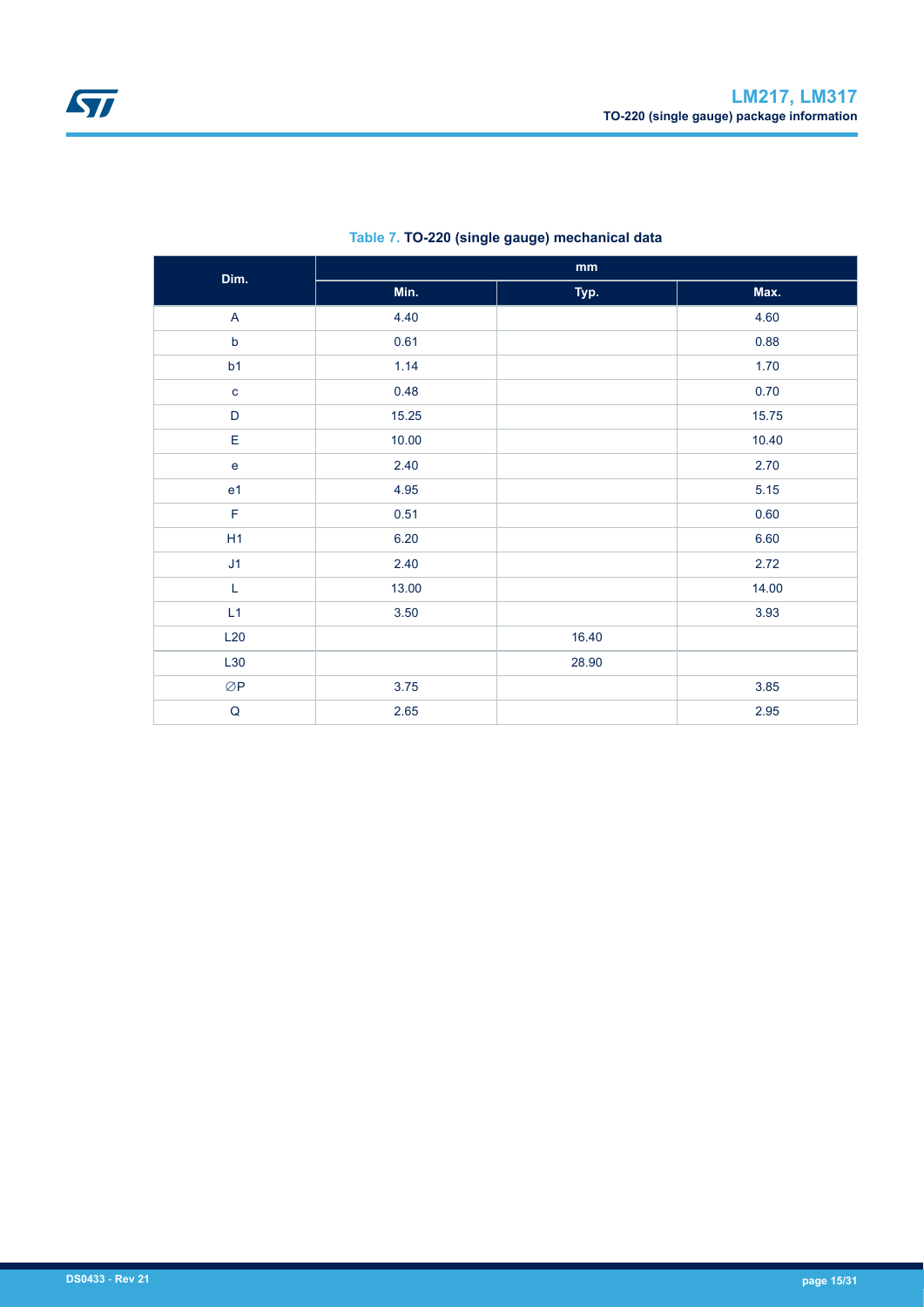## **8.2 TO-220 (dual gauge) package information**

<span id="page-15-0"></span>ST

**Figure 15. TO-220 (dual gauge) package outline**



0015988\_21\_Type A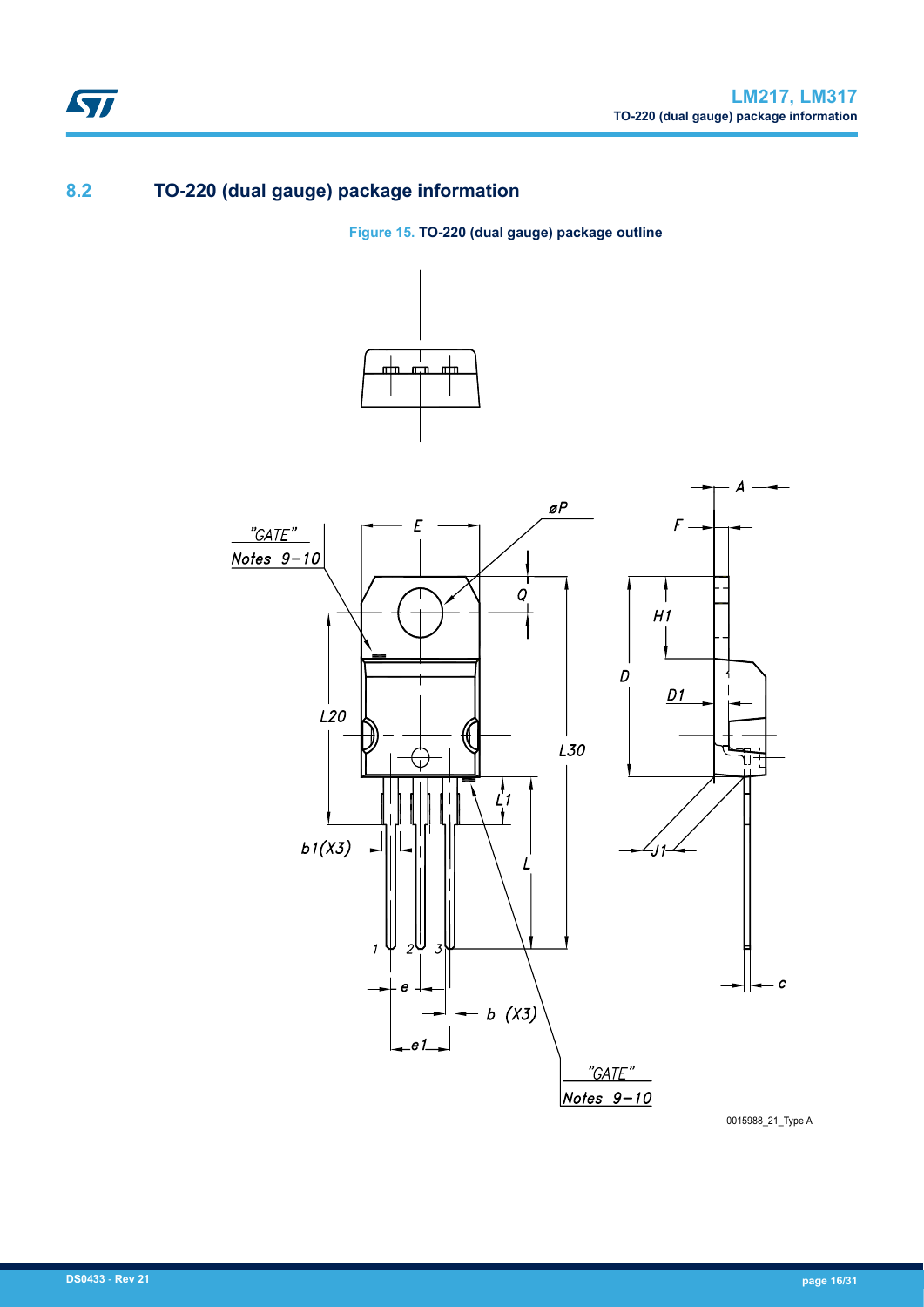<span id="page-16-0"></span>

| Dim.                    |       | $\mathop{\mathrm{mm}}\nolimits$ |       |
|-------------------------|-------|---------------------------------|-------|
|                         | Min.  | Typ.                            | Max.  |
| $\overline{\mathsf{A}}$ | 4.40  |                                 | 4.60  |
| $\mathsf b$             | 0.61  |                                 | 0.88  |
| b1                      | 1.14  |                                 | 1.70  |
| $\mathbf{c}$            | 0.48  |                                 | 0.70  |
| D                       | 15.25 |                                 | 15.75 |
| D <sub>1</sub>          |       | 1.27                            |       |
| $\mathsf E$             | 10    |                                 | 10.40 |
| $\mathbf{e}$            | 2.40  |                                 | 2.70  |
| e <sub>1</sub>          | 4.95  |                                 | 5.15  |
| F                       | 1.23  |                                 | 1.32  |
| H1                      | 6.20  |                                 | 6.60  |
| J1                      | 2.40  |                                 | 2.72  |
| $\mathsf L$             | 13    |                                 | 14    |
| L1                      | 3.50  |                                 | 3.93  |
| L20                     |       | 16.40                           |       |
| L30                     |       | 28.90                           |       |
| $\oslash$ P             | 3.75  |                                 | 3.85  |
| $\sf Q$                 | 2.65  |                                 | 2.95  |

### **Table 8. TO-220 (dual gauge) mechanical data**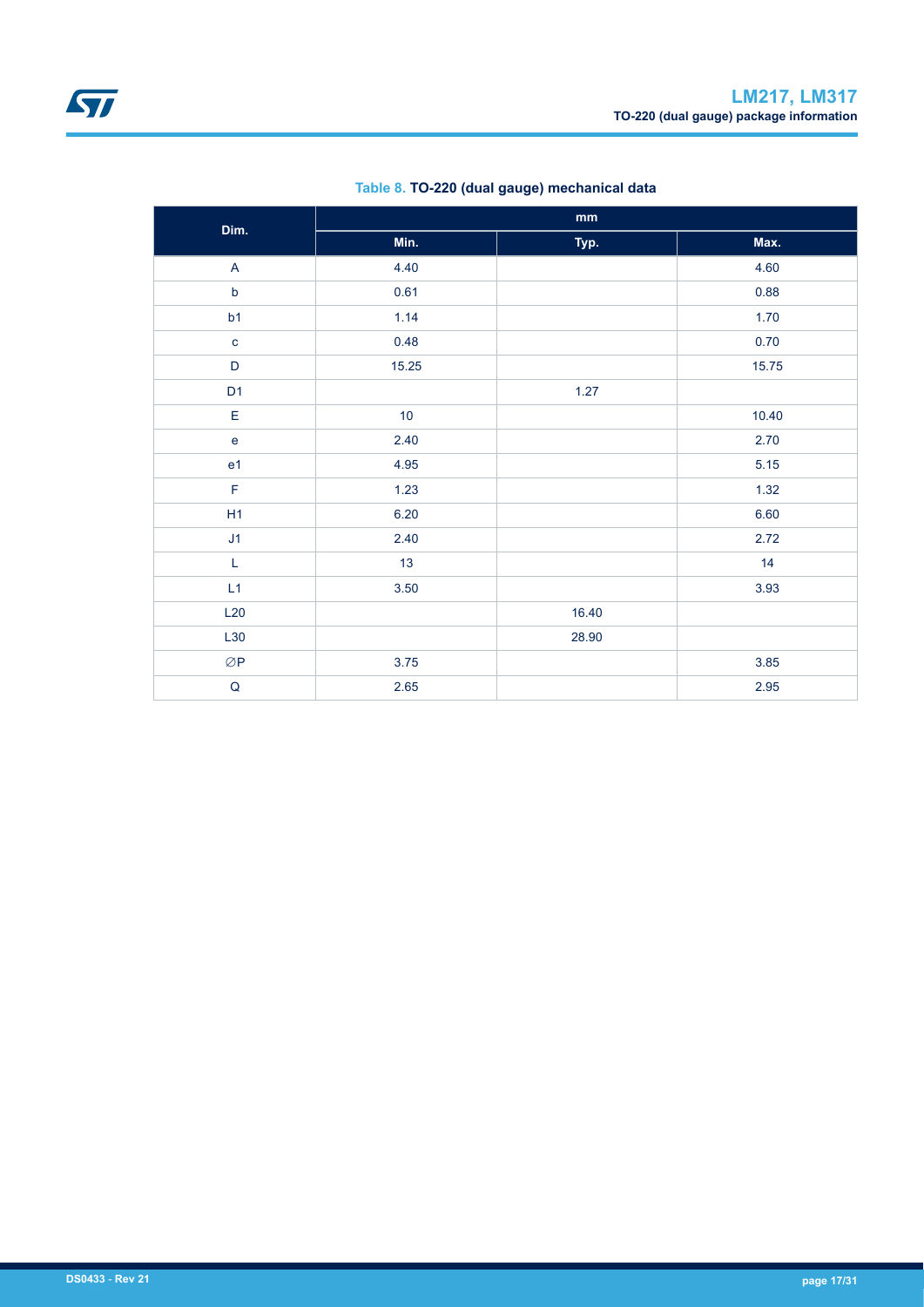## **8.3 TO-220FP type A package information**

<span id="page-17-0"></span>ST

**Figure 16. TO-220FP package outline**



7012510\_type\_A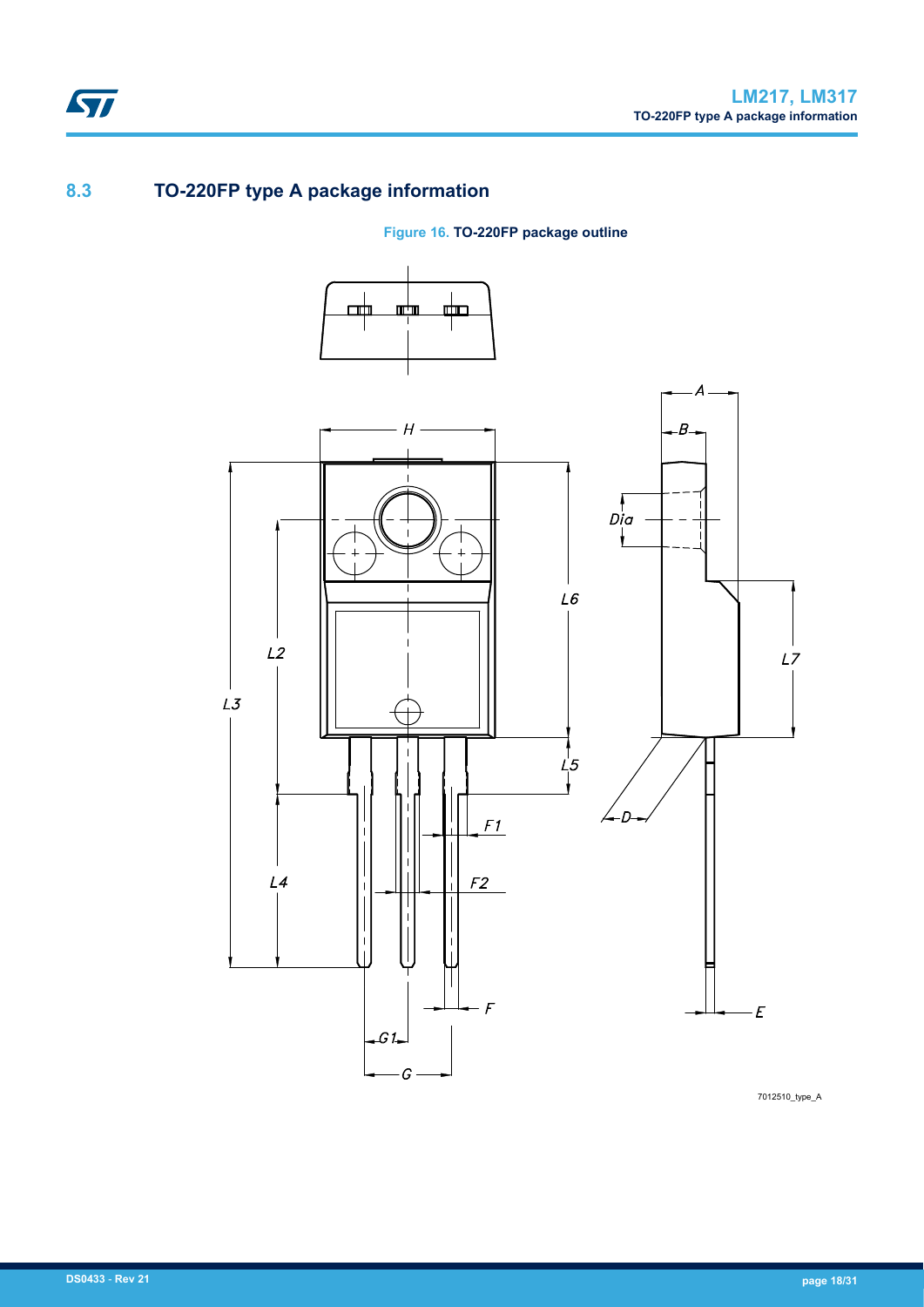<span id="page-18-0"></span>

| Dim.           | $\mathop{\mathsf{mm}}\nolimits$ |      |              |  |  |
|----------------|---------------------------------|------|--------------|--|--|
|                | Min.                            | Typ. | Max.         |  |  |
| $\mathsf A$    | 4.4                             |      | 4.6          |  |  |
| $\sf B$        | $2.5\,$                         |      | 2.7          |  |  |
| D              | $2.5\,$                         |      | 2.75         |  |  |
| E              | 0.45                            |      | 0.7          |  |  |
| $\mathsf F$    | 0.75                            |      | $\mathbf{1}$ |  |  |
| F <sub>1</sub> | 1.15                            |      | 1.70         |  |  |
| $\mathsf{F2}$  | 1.15                            |      | 1.70         |  |  |
| ${\mathsf G}$  | 4.95                            |      | $5.2\,$      |  |  |
| G <sub>1</sub> | 2.4                             |      | 2.7          |  |  |
| $\mathsf H$    | 10                              |      | 10.4         |  |  |
| L2             |                                 | 16   |              |  |  |
| L3             | 28.6                            |      | 30.6         |  |  |
| L4             | $9.8\,$                         |      | 10.6         |  |  |
| L5             | 2.9                             |      | 3.6          |  |  |
| L6             | 15.9                            |      | 16.4         |  |  |
| L7             | $\boldsymbol{9}$                |      | 9.3          |  |  |
| Dia            | $\overline{3}$                  |      | 3.2          |  |  |

### **Table 9. TO-220FP package mechanical data**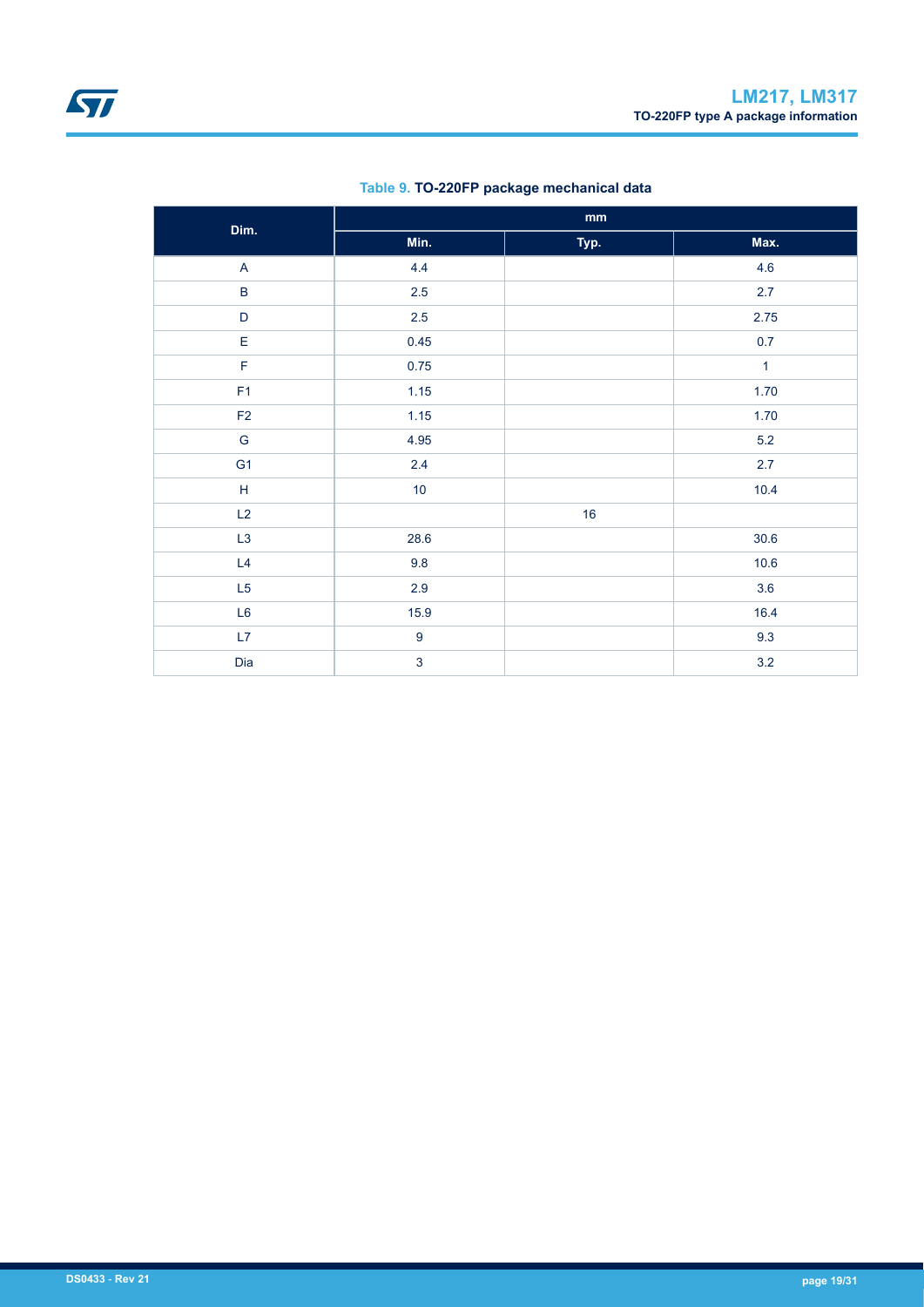## **8.4 D²PAK (SMD 2L STD-ST) type A package information**

### **Figure 17. D²PAK (SMD 2L STD-ST) type A package outline**



0079457\_22\_type A

<span id="page-19-0"></span> $\sqrt{2}$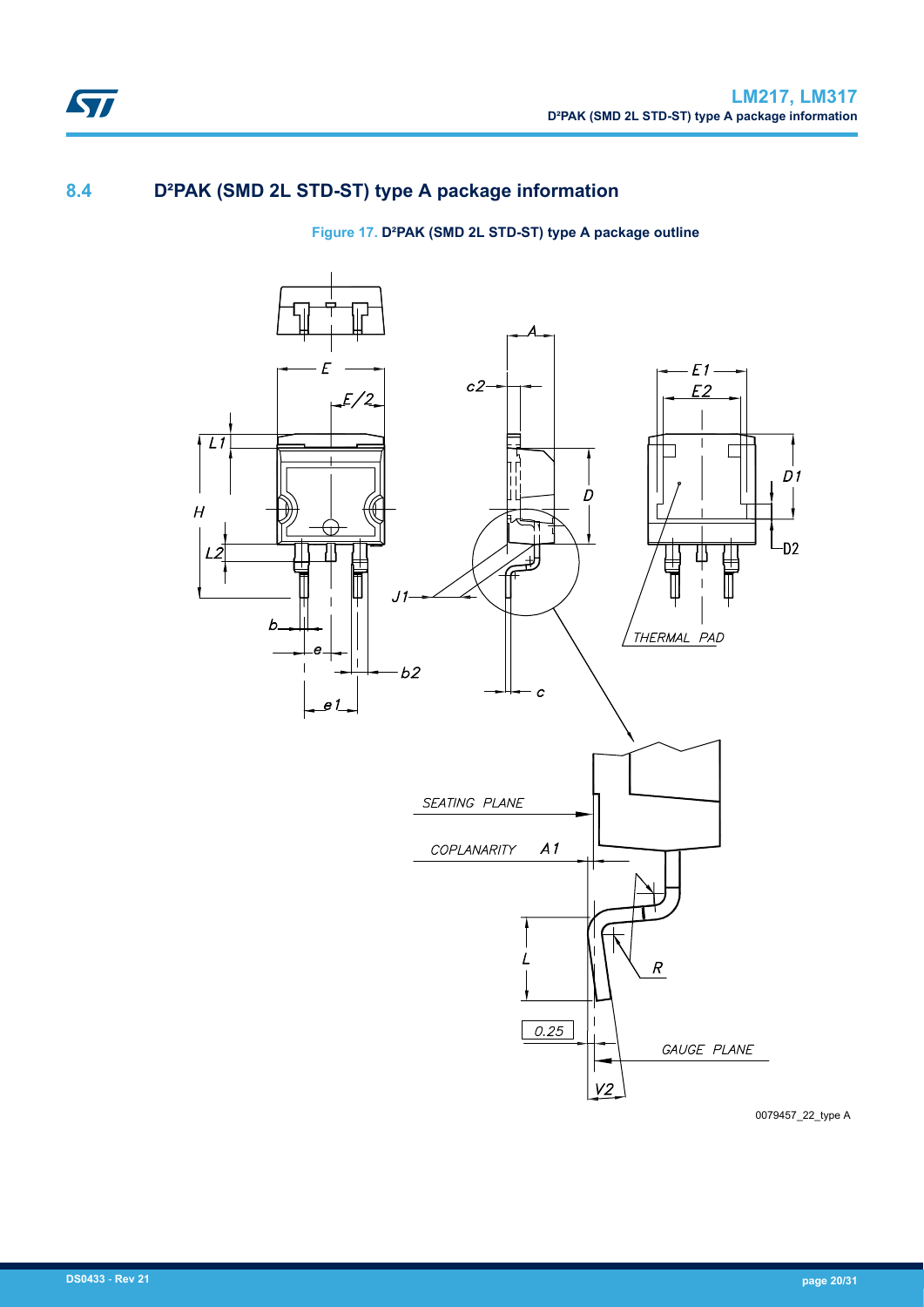<span id="page-20-0"></span>

| Dim.                                       | $\mathop{\text{mm}}\nolimits$ |        |             |  |
|--------------------------------------------|-------------------------------|--------|-------------|--|
|                                            | Min.                          | Typ.   | Max.        |  |
| $\overline{\mathsf{A}}$                    | 4.40                          |        | 4.60        |  |
| A1                                         | 0.03                          |        | 0.23        |  |
| $\mathsf b$                                | 0.70                          |        | 0.93        |  |
| b2                                         | 1.14                          |        | 1.70        |  |
| $\mathbf{c}$                               | 0.45                          |        | 0.60        |  |
| c2                                         | 1.23                          |        | 1.36        |  |
| $\mathsf D$                                | 8.95                          |        | 9.35        |  |
| D <sub>1</sub>                             | $7.50\,$                      | $7.75$ | 8.00        |  |
| D <sub>2</sub>                             | 1.10                          | 1.30   | 1.50        |  |
| $\mathsf E$                                | 10                            |        | 10.40       |  |
| E <sub>1</sub>                             | 8.50                          | 8.70   | 8.90        |  |
| E2                                         | 6.85                          | 7.05   | $7.25$      |  |
| $\mathsf{e}% _{0}\left( \mathsf{e}\right)$ |                               | 2.54   |             |  |
| e <sub>1</sub>                             | 4.88                          |        | 5.28        |  |
| $\overline{\mathsf{H}}$                    | 15                            |        | 15.85       |  |
| J1                                         | 2.49                          |        | 2.69        |  |
| $\mathsf L$                                | 2.29                          |        | 2.79        |  |
| L1                                         | 1.27                          |        | 1.40        |  |
| L2                                         | 1.30                          |        | 1.75        |  |
| $\mathsf R$                                |                               | 0.4    |             |  |
| V <sub>2</sub>                             | $0^{\circ}$                   |        | $8^{\circ}$ |  |

### **Table 10. D²PAK (SMD 2L STD-ST) mechanical data**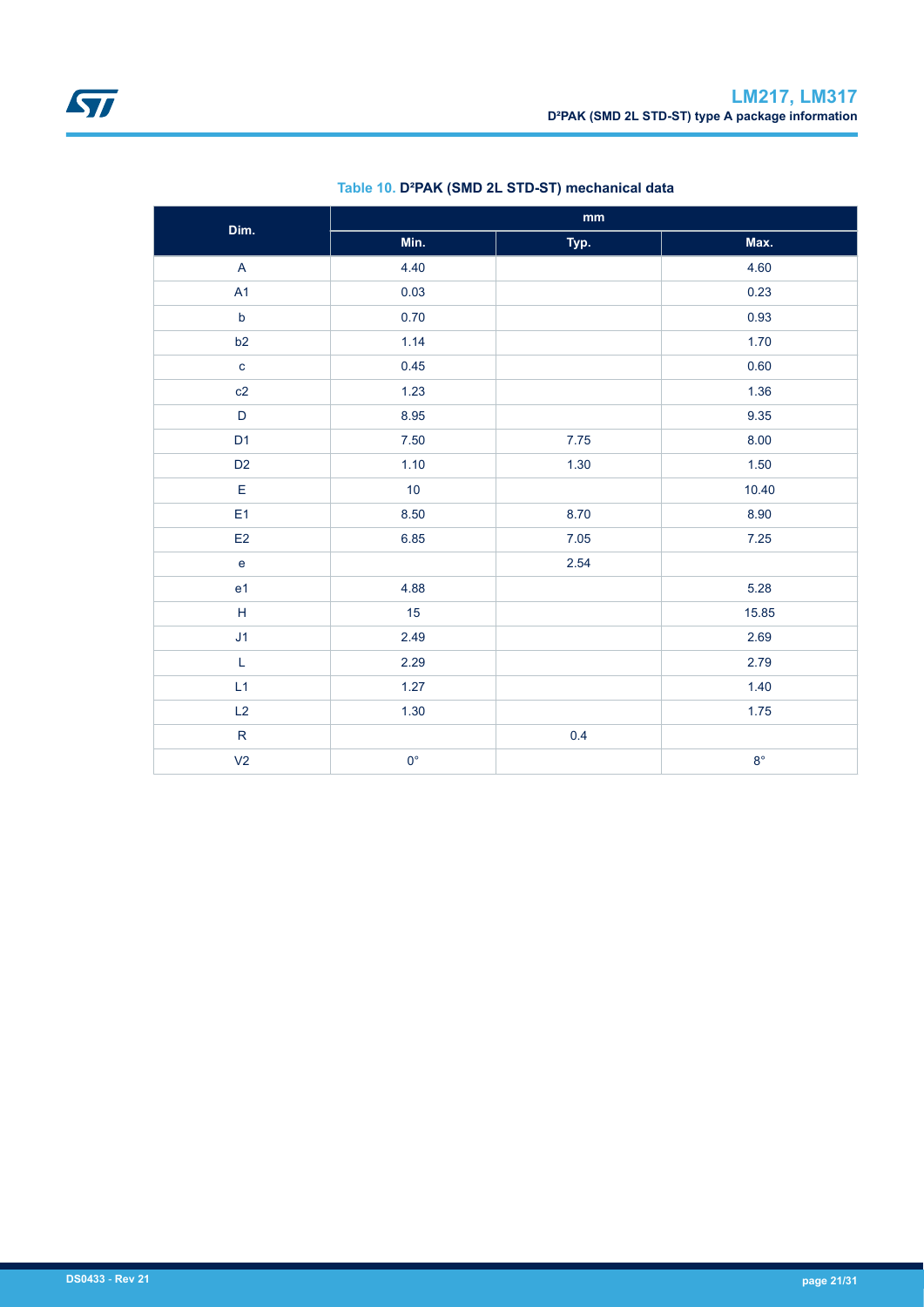## <span id="page-21-0"></span>**8.5 D²PAK (ASE) type B package information**

### **Figure 18. D²PAK (ASE subcon) type B package outline**



0079457\_23\_type B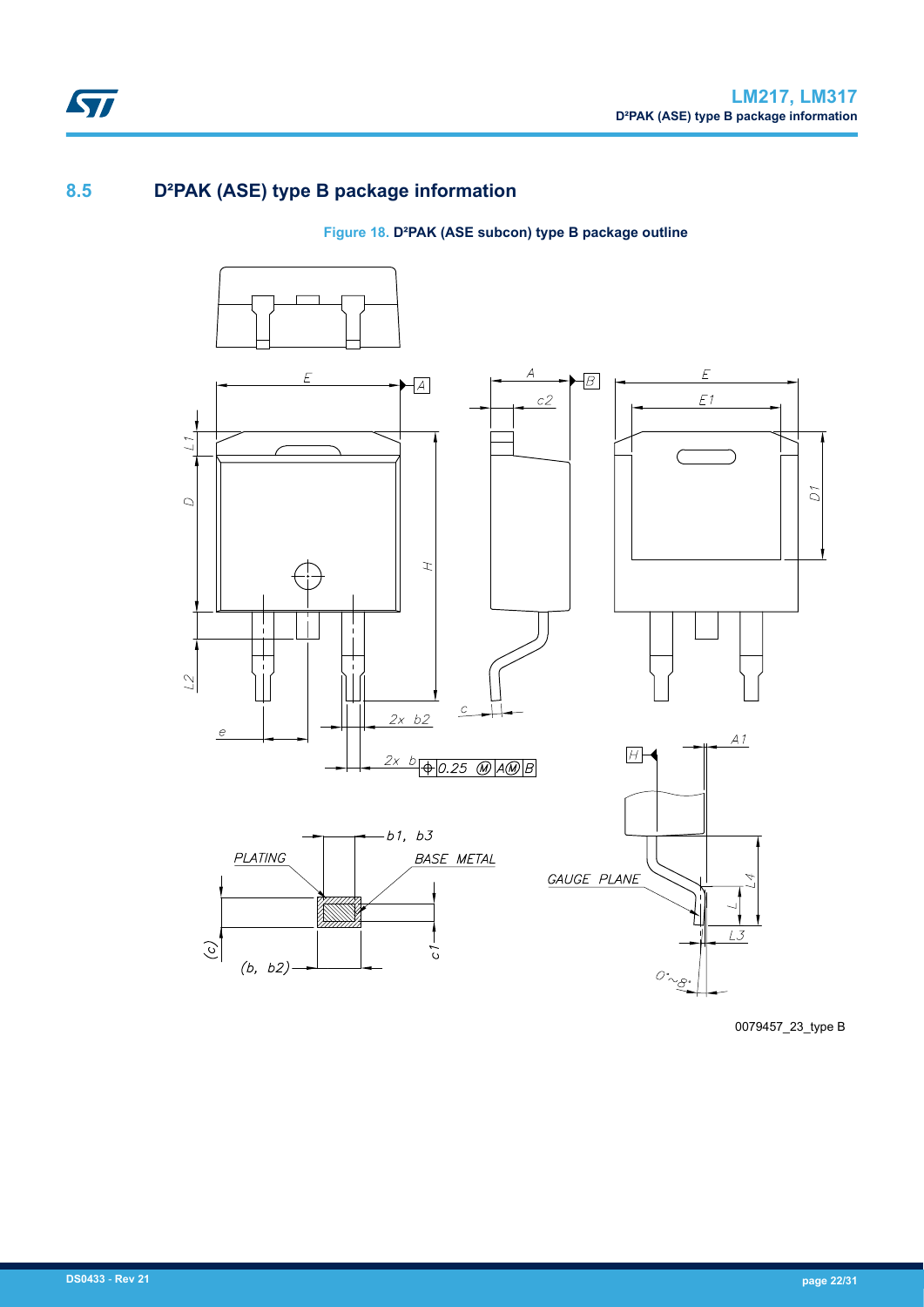<span id="page-22-0"></span>

| Dim.                                       | $\mathbf{mm}$ |      |       |  |
|--------------------------------------------|---------------|------|-------|--|
|                                            | Min.          | Typ. | Max.  |  |
| $\mathsf{A}$                               | 4.36          |      | 4.56  |  |
| A1                                         | $\pmb{0}$     |      | 0.25  |  |
| $\mathsf b$                                | 0.70          |      | 0.90  |  |
| b1                                         | 0.51          |      | 0.89  |  |
| b2                                         | 1.17          |      | 1.37  |  |
| b3                                         | 1.36          |      | 1.46  |  |
| $\mathbf{C}$                               | 0.38          |      | 0.694 |  |
| c1                                         | 0.38          |      | 0.534 |  |
| c2                                         | 1.19          |      | 1.34  |  |
| $\mathsf D$                                | 8.60          |      | 9.00  |  |
| D <sub>1</sub>                             | 6.90          |      | 7.50  |  |
| $\mathsf E$                                | 10.15         |      | 10.55 |  |
| E <sub>1</sub>                             | 8.10          |      | 8.70  |  |
| $\mathsf{e}% _{0}\left( \mathsf{e}\right)$ |               | 2.54 |       |  |
| $\mathsf H$                                | 15.00         |      | 15.60 |  |
| L                                          | 1.90          |      | 2.50  |  |
| L1                                         |               |      | 1.65  |  |
| L2                                         |               |      | 1.78  |  |
| L3                                         |               | 0.25 |       |  |
| L4                                         | 4.78          |      | 5.28  |  |

### **Table 11. D²PAK (ASE) type B mechanical data**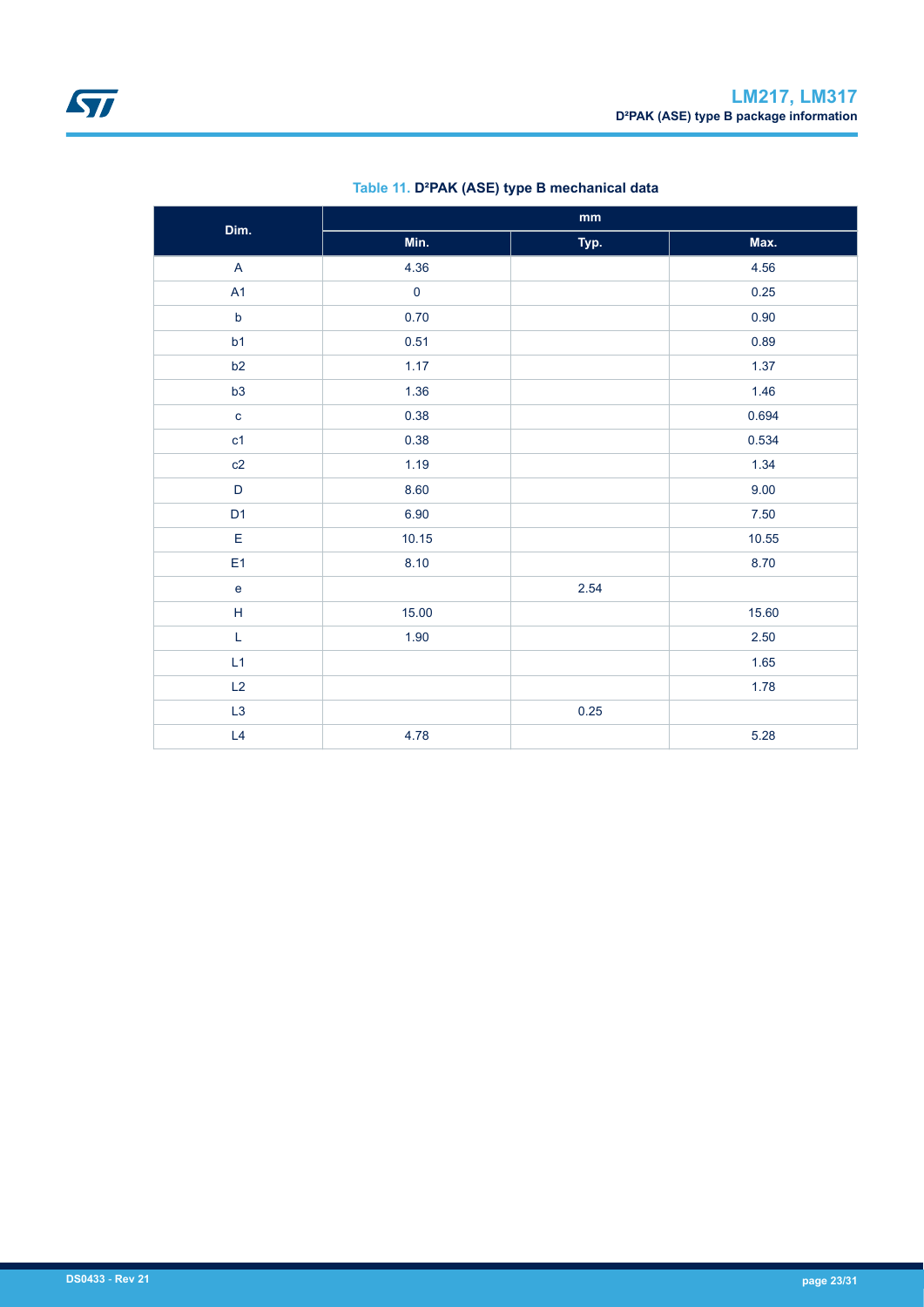

### **Figure 19. D²PAK recommended footprint (dimensions are in mm)**

**DS0433** - **Rev 21 page 24/31**

<span id="page-23-0"></span>ST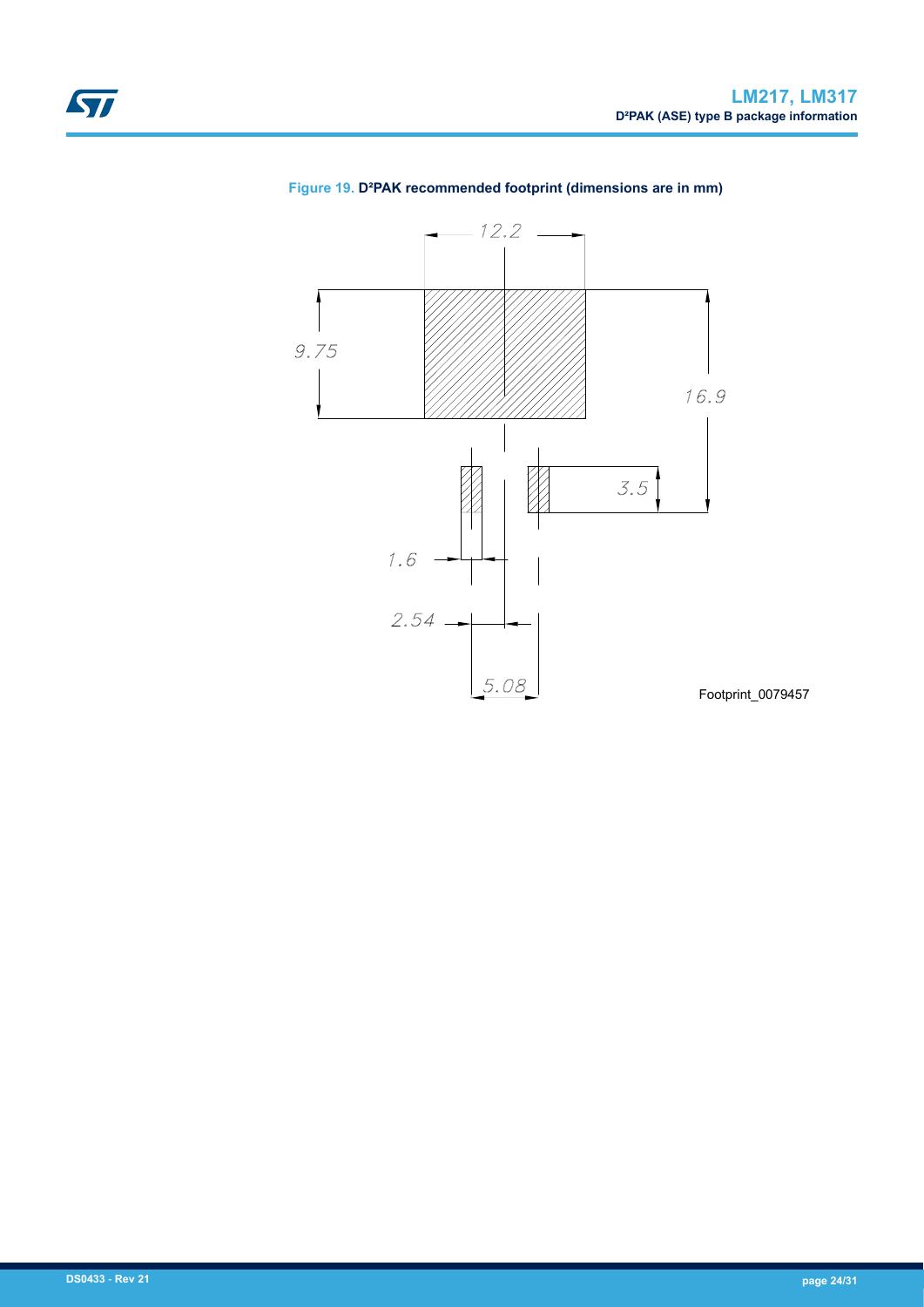## <span id="page-24-0"></span>**8.6 D²PAK packaging information**



## **Figure 20. D²PAK tape outline**





Bending radius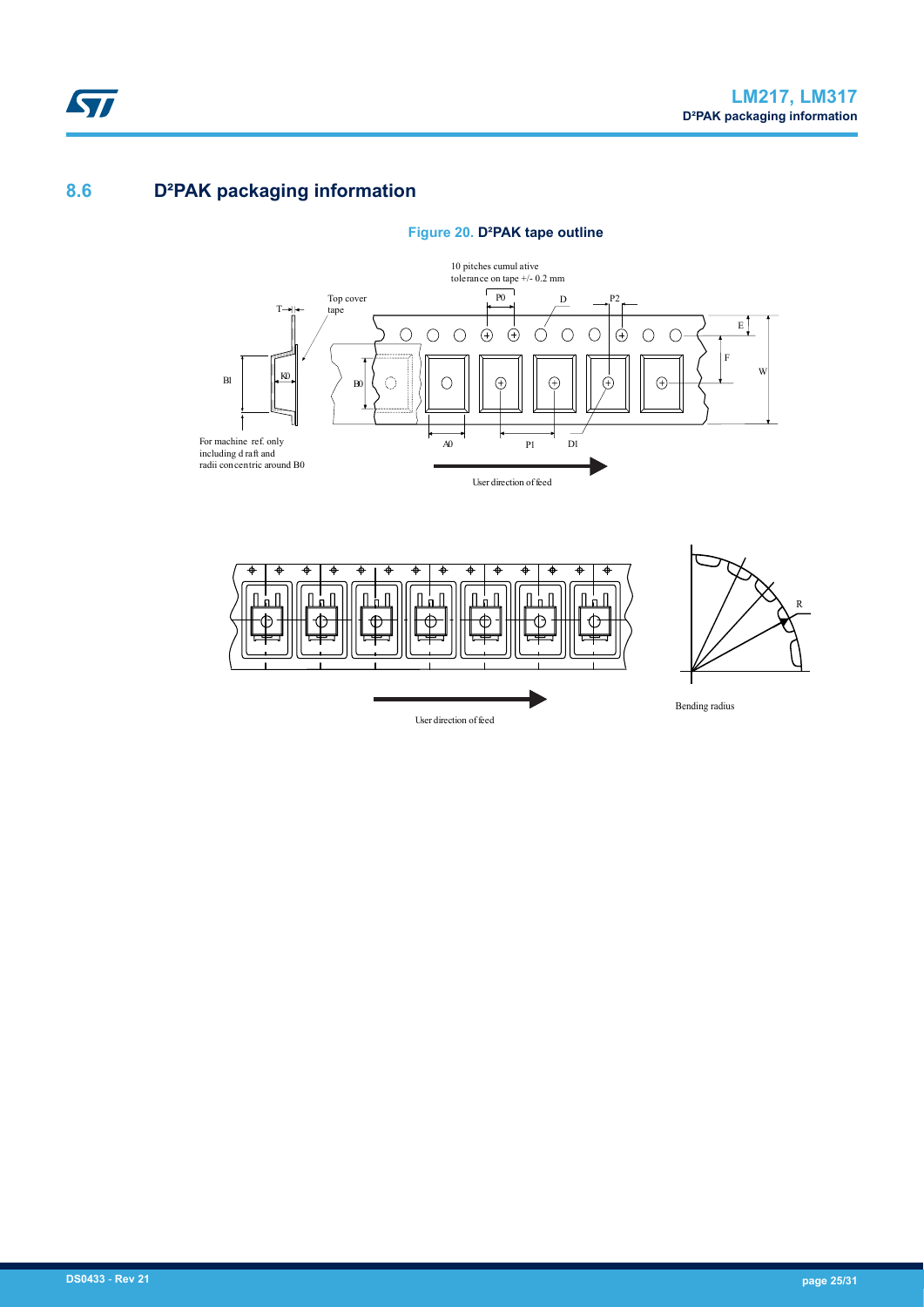### **Figure 21. Reel for D²PAK**

<span id="page-25-0"></span>

#### **Table 12. D²PAK tape and reel mechanical data**

| <b>Tape</b>    |      | Reel |                           |      |      |  |
|----------------|------|------|---------------------------|------|------|--|
| Dim.           | mm   |      | Dim.                      | mm   |      |  |
|                | Min. | Max. |                           | Min. | Max. |  |
| A <sub>0</sub> | 10.5 | 10.7 | $\boldsymbol{\mathsf{A}}$ |      | 330  |  |
| B <sub>0</sub> | 15.7 | 15.9 | $\sf B$                   | 1.5  |      |  |
| D              | 1.5  | 1.6  | $\mathsf C$               | 12.8 | 13.2 |  |
| D <sub>1</sub> | 1.59 | 1.61 | $\mathsf D$               | 20.2 |      |  |
| E              | 1.65 | 1.85 | ${\mathsf G}$             | 24.4 | 26.4 |  |
| $\mathsf F$    | 11.4 | 11.6 | $\overline{\mathsf{N}}$   | 100  |      |  |
| K <sub>0</sub> | 4.8  | 5.0  | $\top$                    |      | 30.4 |  |
| P <sub>0</sub> | 3.9  | 4.1  |                           |      |      |  |
| P <sub>1</sub> | 11.9 | 12.1 | Base qty                  |      | 1000 |  |
| P <sub>2</sub> | 1.9  | 2.1  | <b>Bulk qty</b>           |      | 1000 |  |
| ${\sf R}$      | 50   |      |                           |      |      |  |
| $\top$         | 0.25 | 0.35 |                           |      |      |  |
| W              | 23.7 | 24.3 |                           |      |      |  |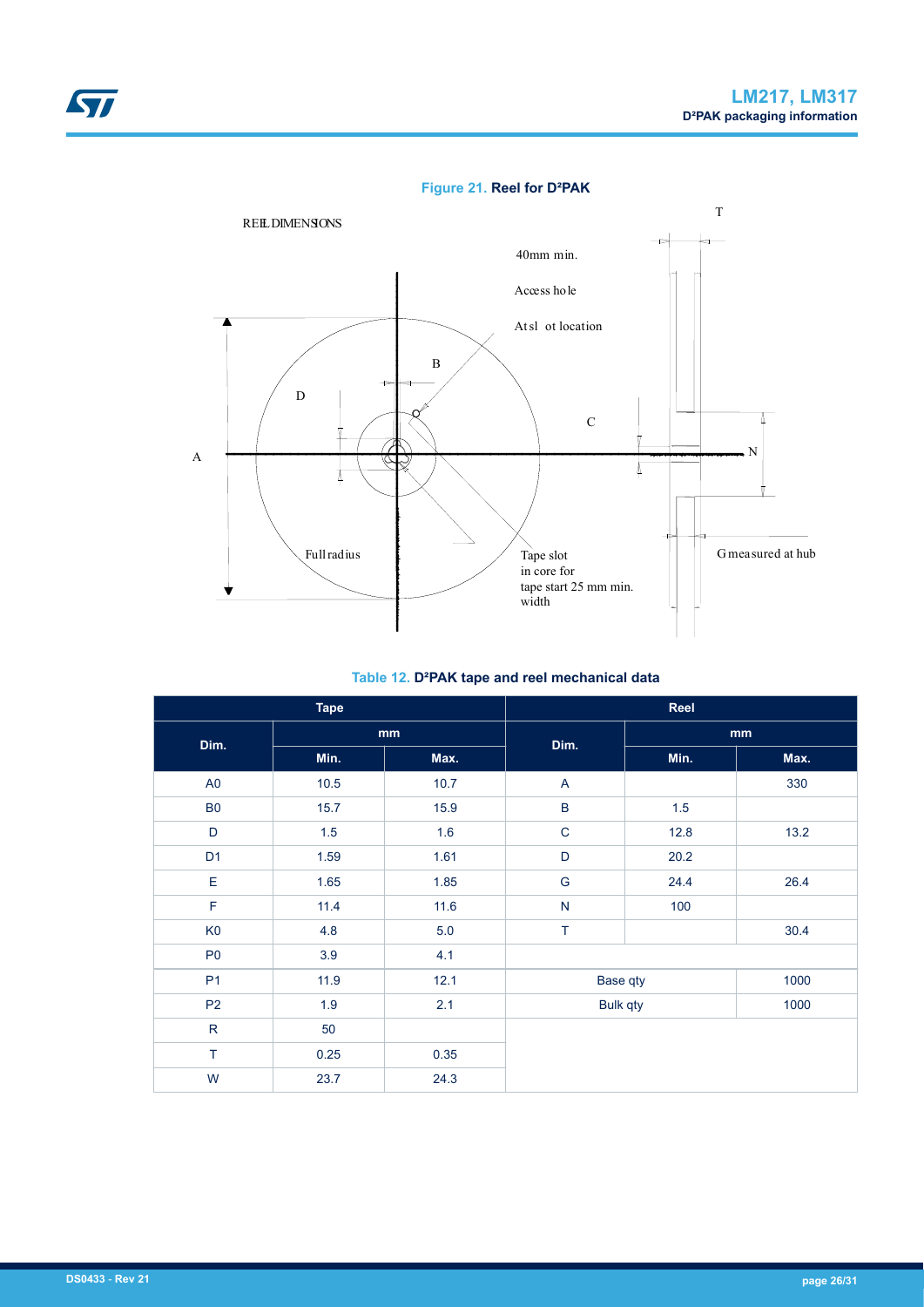## <span id="page-26-0"></span>**Revision history**

#### **Table 13. Document revision history**

| <b>Date</b> | <b>Revisio</b><br>n. | <b>Changes</b>                                                                                                                                                                                                                                                                                                                                                                          |
|-------------|----------------------|-----------------------------------------------------------------------------------------------------------------------------------------------------------------------------------------------------------------------------------------------------------------------------------------------------------------------------------------------------------------------------------------|
| 01-Sep-2004 | 10 <sup>1</sup>      | Mistake VREF==> $V_O$ , tables 1, 4 and 5.                                                                                                                                                                                                                                                                                                                                              |
| 19-Jan-2007 | 11                   | D <sup>2</sup> PAK mechanical data has been updated, add footprint data and the document has been<br>reformatted.                                                                                                                                                                                                                                                                       |
| 13-Jun-2007 | 12 <sup>2</sup>      | Change values $\Delta I_{AD,1}$ and $V_{RFF}$ test condition of $I_{O}$ = 10 mA to $I_{MAX}$ ==> $I_{O}$ = 10 mA to 500 mA on<br>Table 5.                                                                                                                                                                                                                                               |
| 23-Nov-2007 | 13                   | Added Table 1.                                                                                                                                                                                                                                                                                                                                                                          |
| 06-Feb-2008 | 14                   | Added: TO-220 mechanical data Figure 14 on page 14 and Table 6 on page 13.                                                                                                                                                                                                                                                                                                              |
| 02-Mar-2010 | 15                   | Added: notes Figure 14 on page 14, Figure 15 on page 15, Figure 16 and Figure 17 on page 16.                                                                                                                                                                                                                                                                                            |
| 17-Nov-2010 | 16                   | Modified: $R_{th,IC}$ valuefor TO-220 Table 3 on page 4.                                                                                                                                                                                                                                                                                                                                |
| 18-Nov-2011 | 17                   | Added: order code LM317T-DG Table 1 on page 1.                                                                                                                                                                                                                                                                                                                                          |
| 13-Feb-2012 | 18                   | Added: order code LM217T-DG Table 1 on page 1.                                                                                                                                                                                                                                                                                                                                          |
| 12-Mar-2014 | 19                   | The part number LM117 has been moved to a separate datasheet. Removed TO-3 package.<br>Updated the description in cover page<br>Modified Table 1: Device summary, Table 3: Thermal data, Figure 1: Pin connections (top view),<br>Section 4: Electrical characteristics, Section 5: Typical characteristics, Section 6: Application<br>information, Section 7: Package mechanical data. |
|             |                      | Added Section 8: Packaging mechanical data. Minor text changes.                                                                                                                                                                                                                                                                                                                         |
| 28-May-2018 | 20                   | Updated Section 8.5 D <sup>2</sup> PAK (ASE) type B package information.                                                                                                                                                                                                                                                                                                                |
| 31-Jul-2019 | 21                   | Updated $T_{OP}$ unit in Table 1. Absolute maximum ratings.                                                                                                                                                                                                                                                                                                                             |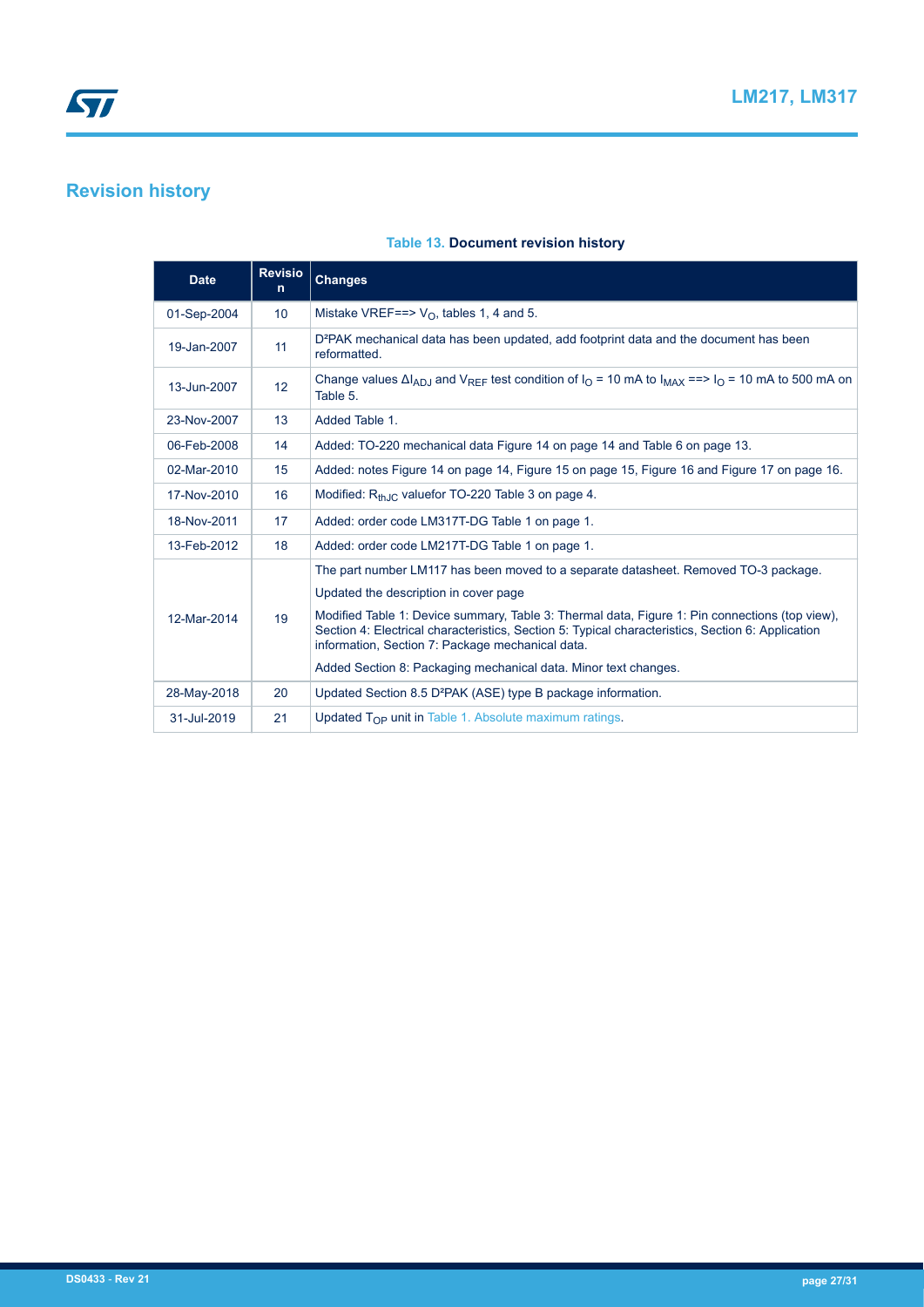## **Contents**

| $\mathbf{2}$            |     |  |  |
|-------------------------|-----|--|--|
| $\mathbf{3}$            |     |  |  |
| $\overline{\mathbf{4}}$ |     |  |  |
| 5                       |     |  |  |
| 6                       |     |  |  |
| $\overline{7}$          |     |  |  |
| 8                       |     |  |  |
|                         | 8.1 |  |  |
|                         | 8.2 |  |  |
|                         | 8.3 |  |  |
|                         | 8.4 |  |  |
|                         | 8.5 |  |  |
|                         | 8.6 |  |  |
|                         |     |  |  |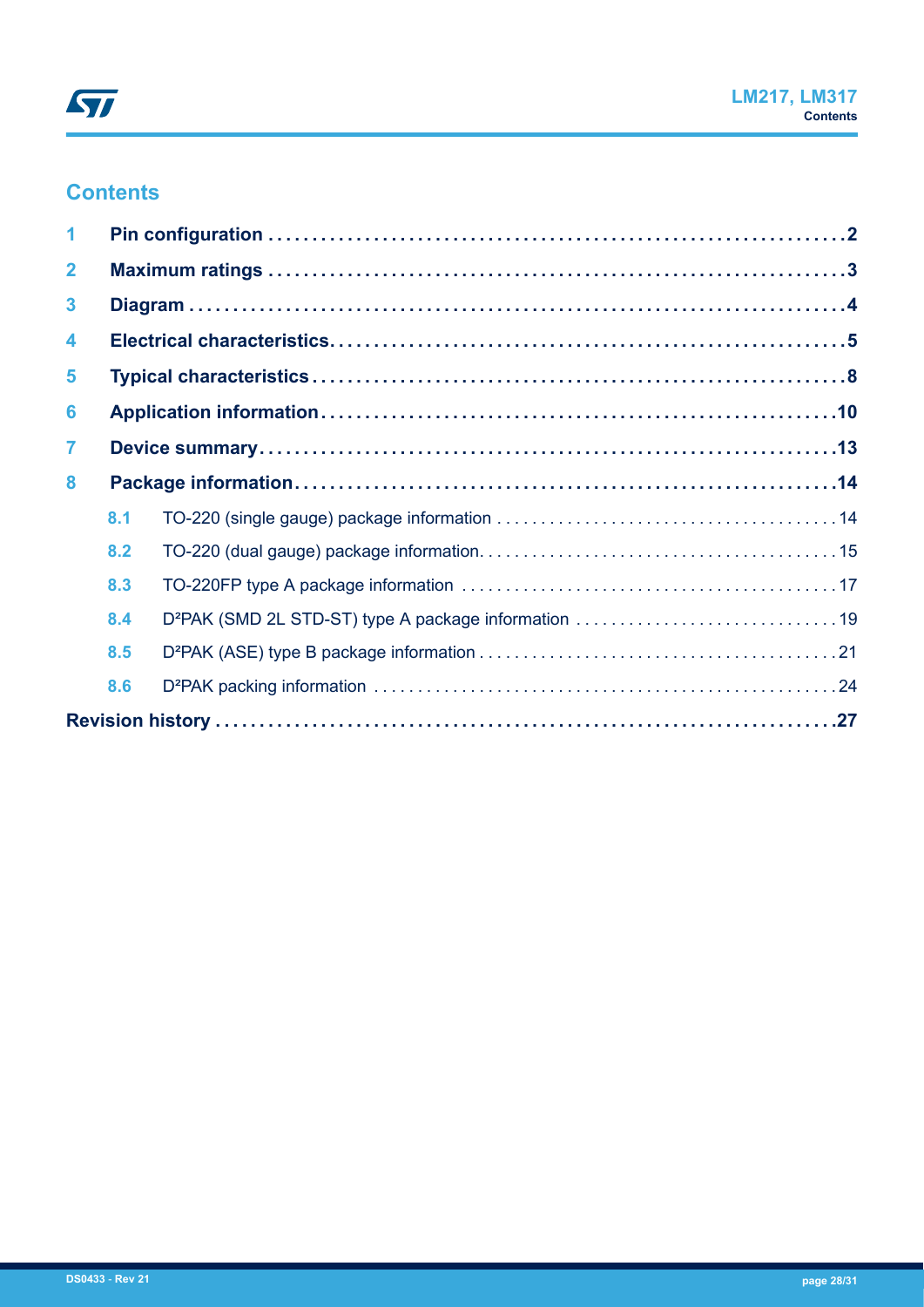# **List of tables**

| Table 1. |  |
|----------|--|
| Table 2. |  |
| Table 3. |  |
| Table 4. |  |
| Table 5. |  |
| Table 6. |  |
| Table 7. |  |
| Table 8. |  |
| Table 9. |  |
|          |  |
|          |  |
|          |  |
|          |  |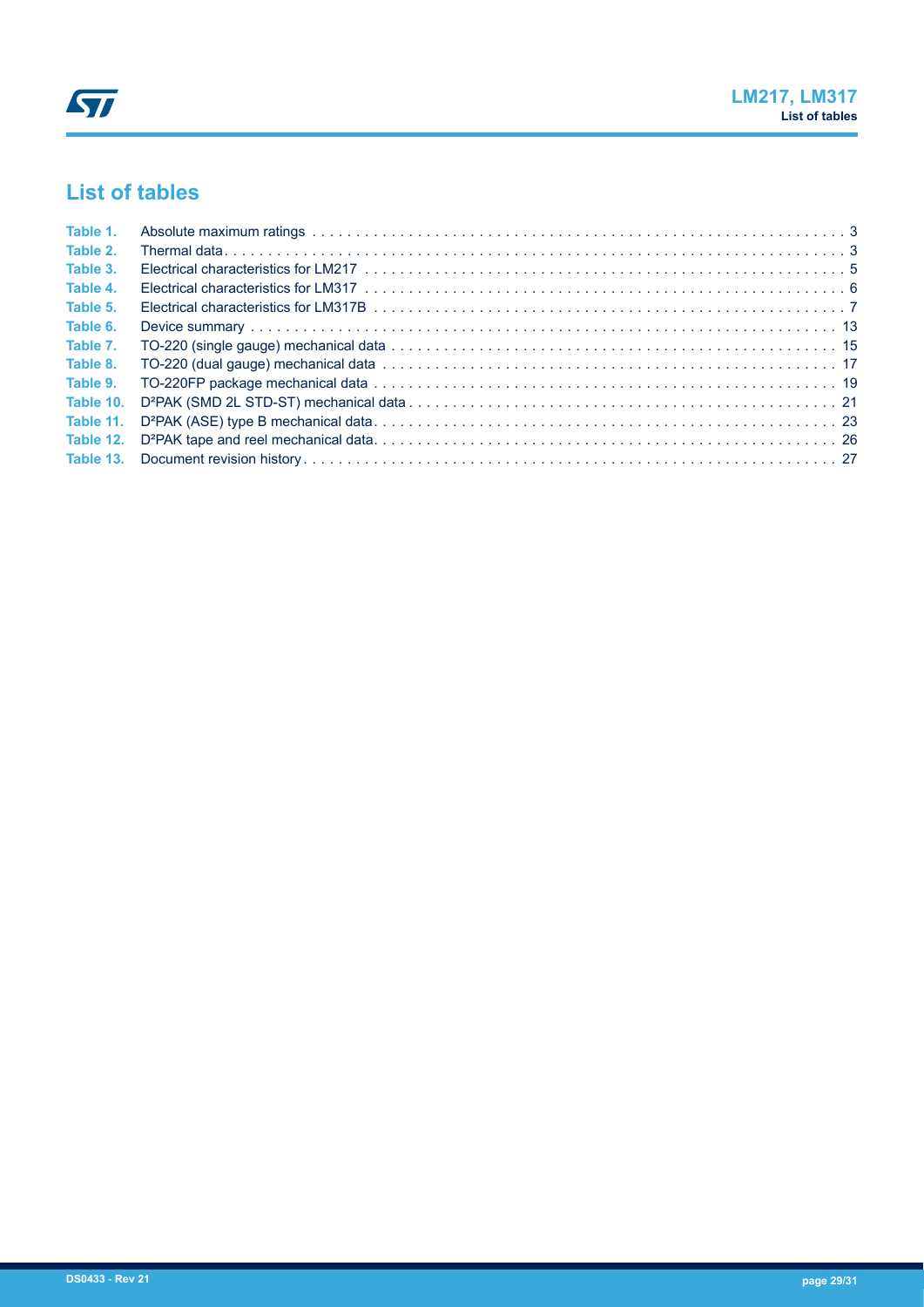# **List of figures**

| Figure 1.  |  |
|------------|--|
| Figure 2.  |  |
| Figure 3.  |  |
| Figure 4.  |  |
| Figure 5.  |  |
| Figure 6.  |  |
| Figure 7.  |  |
| Figure 8.  |  |
| Figure 9.  |  |
| Figure 10. |  |
| Figure 11. |  |
| Figure 12. |  |
| Figure 13. |  |
| Figure 14. |  |
| Figure 15. |  |
| Figure 16. |  |
| Figure 17. |  |
| Figure 18. |  |
| Figure 19. |  |
| Figure 20. |  |
| Figure 21. |  |